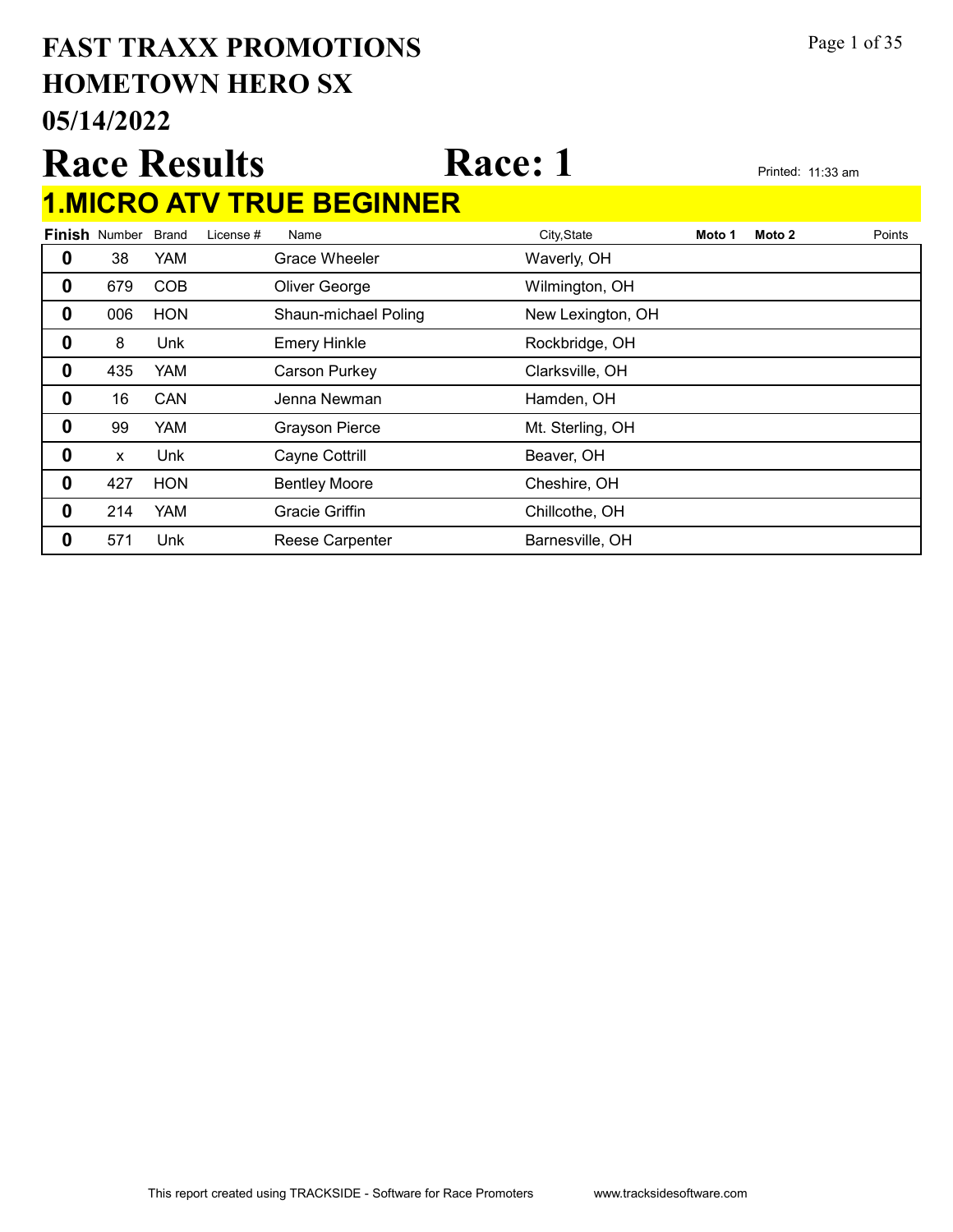#### 05/14/2022 HOMETOWN HERO SX FAST TRAXX PROMOTIONS Page 2 of 35

#### Race Results Race: 2 Printed: 11:33 am Finish Number Brand 47.DECADE Brand License # Name City,State **Moto 1 Moto 2** Points 1 74 KAW Richard Spangler 111 Mechanicsburg, OH 1 20 2 88 SUZ Dustin Keller Chillicothe, OH 16 3 18 KAW Brady Wiseman The Plains, OH 3 3 13 **DNF** 937 SUZ Christian Beverly Chillicothe, OH DNF **DNF** 42 KAW Blake Jordan **Logan, OH** DNF Finish Number Brand 57.40+ Brand License # Name City,State **Moto 1 Moto 2** Points **1** 31 KAW Rusty Haning **Athens**, OH 20 2 18s KAW Matthew Sutton Millfield, OH 16 2 16 **3** 293 HON Jamie Triplett New Lexington, OH 3 3 13 **4** 11 YAM Gary Delph Rutland, OH 4 4 11 5 577 KAW Milo Bullock Iii **Glenford, OH** 5 5 5 10 **6** 752 KTM Robert Dempsey **Kingston, OH** 6 6 9 **7** 23 HON Tommy Colvin **St. Marys, WV** 7 7 8 Finish Number 49.MILLENNIUM - 2 STROKE Brand License # Name City,State **Moto 1 Moto 2** Points

| Number                                                       | Brand | icense<br>Name | .<br>$\sim$ $\sim$<br>Эħ<br>∵ Jldlu                       | Moto | Moto | oints' |
|--------------------------------------------------------------|-------|----------------|-----------------------------------------------------------|------|------|--------|
| במר<br>--<br>the contract of the contract of the contract of | ≚AM∟  |                | <br>.<br>-<br>VIIIE<br>$\sim$ $\sim$ $\sim$ $\sim$ $\sim$ |      |      |        |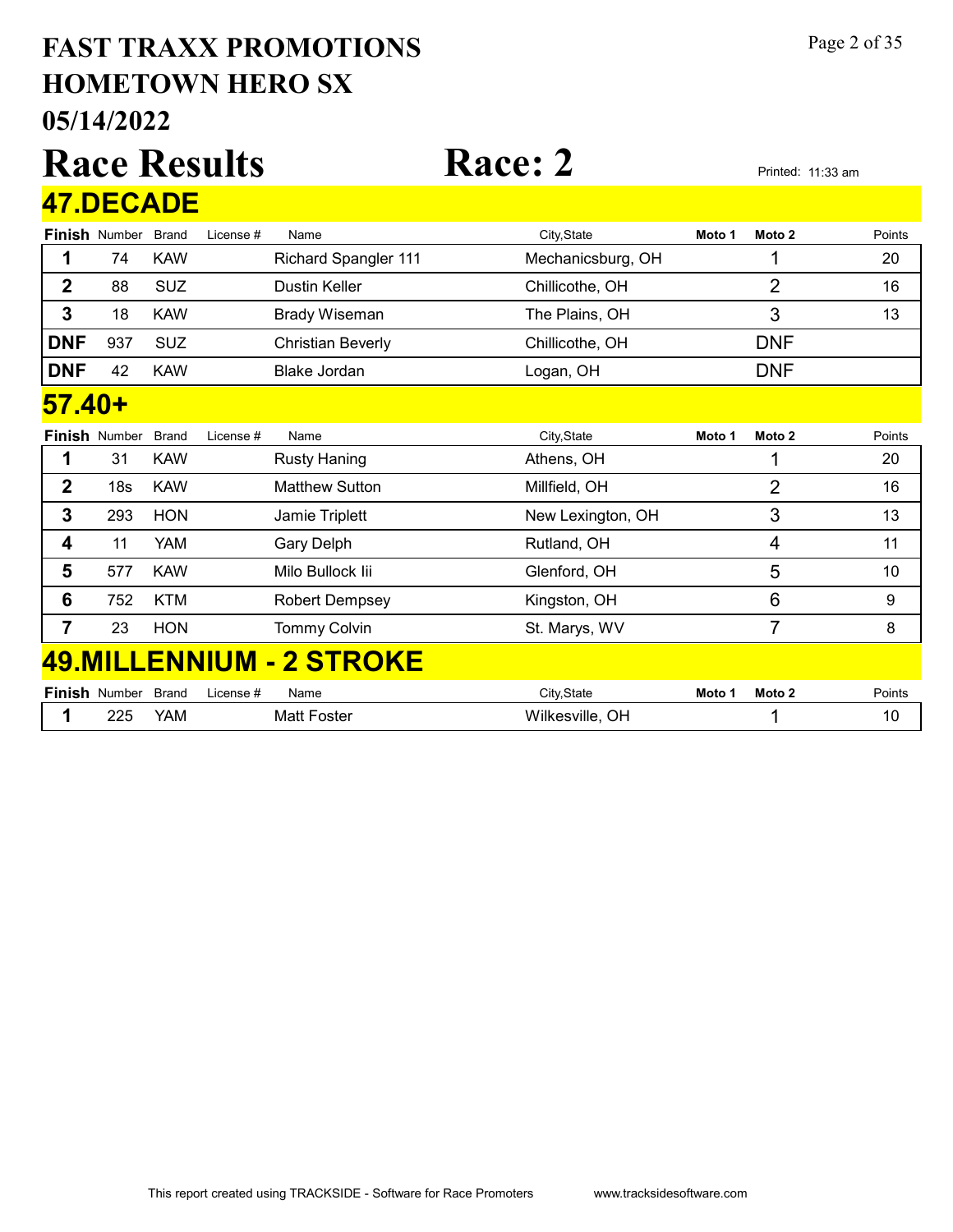#### 05/14/2022 HOMETOWN HERO SX FAST TRAXX PROMOTIONS Page 3 of 35

|                  |                            |            | <b>Race Results</b>     |                          | <b>Race: 3</b> |        | Printed: 11:33 am |        |
|------------------|----------------------------|------------|-------------------------|--------------------------|----------------|--------|-------------------|--------|
|                  |                            |            | <b>16.TRUE BEGINNER</b> |                          |                |        |                   |        |
|                  | <b>Finish Number Brand</b> |            | License #               | Name                     | City, State    | Moto 1 | Moto 2            | Points |
| 0                | 16                         | YAM        |                         | <b>Avery Yates</b>       | Ripley, WV     |        |                   |        |
| 0                | 11                         | <b>KTM</b> |                         | Luke Newsom              | Jackson, OH    |        |                   |        |
| $\boldsymbol{0}$ | 3                          | <b>KTM</b> |                         | Kiayah Spangler          | Hemlock, OH    |        |                   |        |
| 0                | 413                        | <b>YAM</b> |                         | <b>Brexxton Buttrick</b> | Logan, OH      |        |                   |        |
| 0                | 928                        | <b>KTM</b> |                         | Paizlyn Bateman          | Millfield, OH  |        |                   |        |

**0** 10 HON Colt Willey **Cole Colt Access** 2anesville, OH

 5 HON Kye Hood **Gallipolis**, OH 304 SSR Rhylee Dennis **Zanesville, OH** 0 95 YAM Karsyn Spangler Hemlock, OH 430 YAM Beckett Dierkes Woodsfield, OH 5/ YAM Ace Masters **Harrisville, WV** 

**0** 15 YAM Remington Ramsey South Webster, OH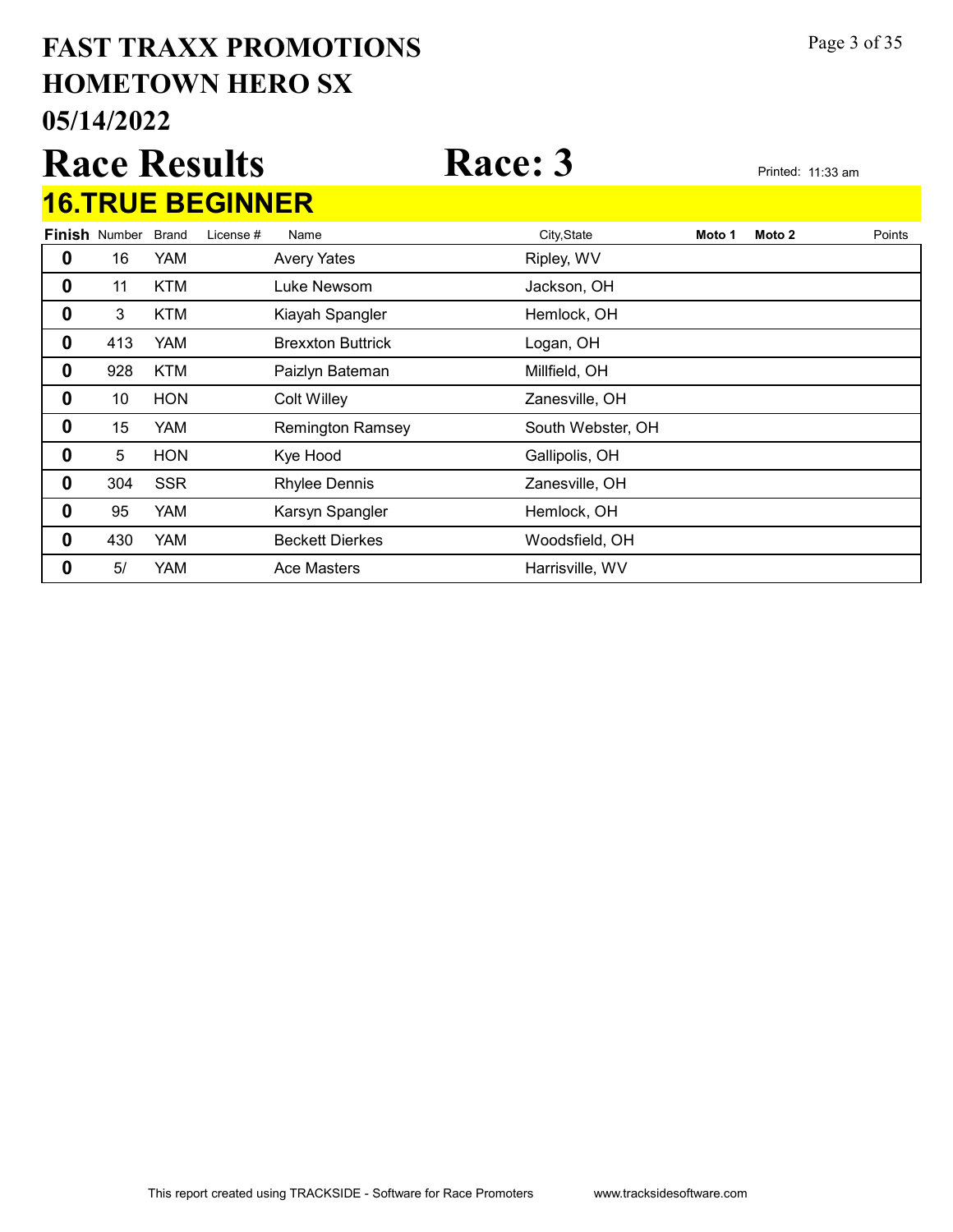#### 05/14/2022 HOMETOWN HERO SX FAST TRAXX PROMOTIONS Page 4 of 35

#### Race Results Race: 4 Printed: 11:33 am 61.ATV A PRO

|             | <u>VIIAI Y A I IW</u> |            |           |                       |                   |        |            |        |
|-------------|-----------------------|------------|-----------|-----------------------|-------------------|--------|------------|--------|
|             | <b>Finish Number</b>  | Brand      | License # | Name                  | City, State       | Moto 1 | Moto 2     | Points |
| 1           | 712                   | <b>YAM</b> |           | John Glauda           | Waxhaw, NC        |        |            | 20     |
| $\mathbf 2$ | 246                   | YAM        |           | <b>Branden Owens</b>  |                   |        |            | 16     |
| 3           |                       | YAM        |           | <b>Bradon Sampson</b> | Racine, OH        |        |            | 13     |
| <b>DNF</b>  | 679                   | <b>HON</b> |           | Aaron George          | Wilmington, OH    |        | <b>DNF</b> |        |
| <b>DNF</b>  | 4                     | <b>HON</b> |           | <b>Terry Ramsey</b>   | South Webster, OH |        | <b>DNF</b> |        |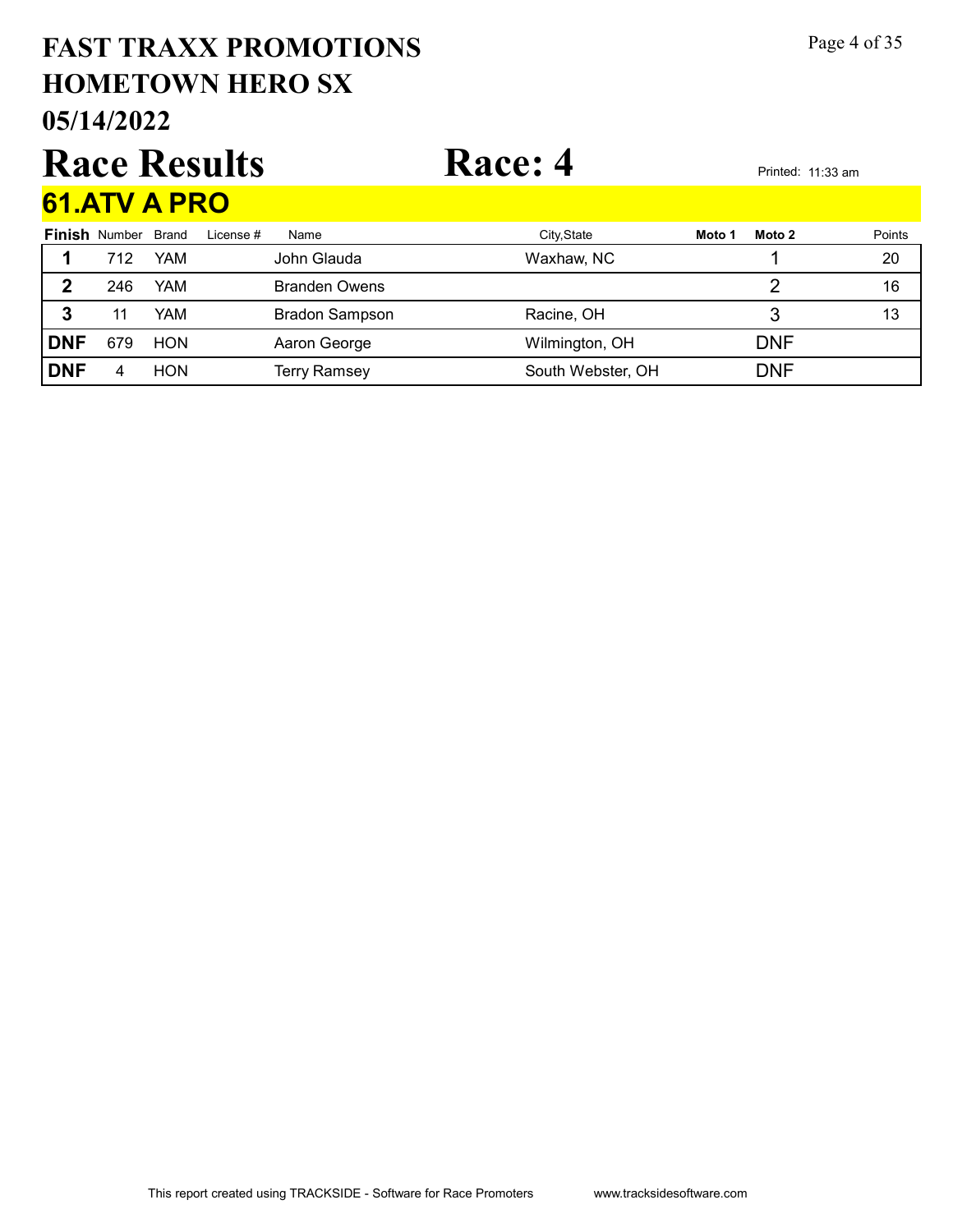#### 05/14/2022 HOMETOWN HERO SX FAST TRAXX PROMOTIONS Page 5 of 35 Race Results Race: 5 Printed: 11:33 am Finish Number Brand 2.MICRO ATV 50CC Brand License # Name City,State **Moto 1 Moto 2** Points 1 928 DRR Alec Arledge **Laurelville, OH** 10 10 2 007 DRR Beau Bennett Kingston, OH 2 7 **DNF** 3 DRR Declan Poetker Jackson, OH DNF Finish Number Brand 9.YOUTH ATV GIRLS Brand License # Name City,State **Moto 1 Moto 2** Points 1 22 YAM Tayla Hamm Somerset, OH 1 10 2 814 YAM Mackenzi Bateman Millfield, OH 2 7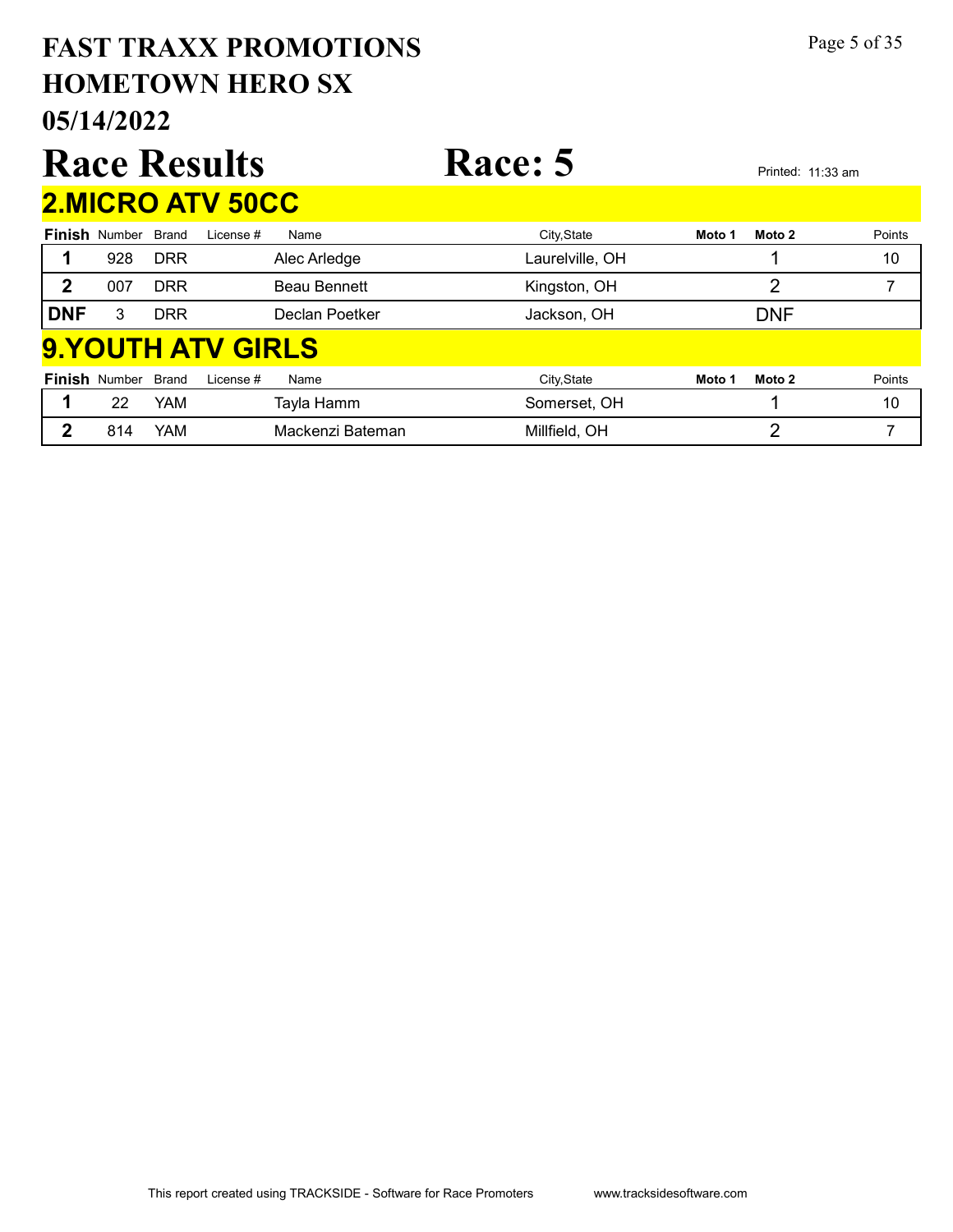#### 05/14/2022 HOMETOWN HERO SX FAST TRAXX PROMOTIONS Page 6 of 35

|                     |                      | <b>Race Results</b> |                      | Race: 6          |        |            | Printed: 11:33 am |
|---------------------|----------------------|---------------------|----------------------|------------------|--------|------------|-------------------|
| <b>20.50 JR 4-6</b> |                      |                     |                      |                  |        |            |                   |
|                     | <b>Finish Number</b> | Brand<br>License #  | Name                 | City, State      | Moto 1 | Moto 2     | Points            |
|                     | 920                  | <b>COB</b>          | Sonny Coy            | Corning, OH      |        |            | 20                |
| 2                   | 813                  | <b>KTM</b>          | Mathew Whiteman      | Mcarthur, OH     |        | 2          | 16                |
| 3                   | 913                  | <b>KTM</b>          | <b>Colton Walter</b> | Williamstown, WV |        | 3          | 13                |
| 4                   | 411                  | <b>KTM</b>          | Briar Wilson         | Corning, OH      |        | 4          | 11                |
| 5                   | 317                  | <b>KTM</b>          | Ryder Branscome      | West Union, OH   |        | 5          | 10                |
| <b>DNF</b>          | 989                  | <b>YAM</b>          | Jacobi Duvall        | Williamstown, WV |        | <b>DNF</b> |                   |
| <b>DNF</b>          | 004                  | <b>KTM</b>          | <b>Titus Enright</b> | Lancaster, OH    |        | <b>DNF</b> |                   |
|                     |                      | 21.50 SR 7-8        |                      |                  |        |            |                   |

|            | <b>Finish Number</b> | Brand      | License # | Name                     | City, State      | Moto 1 | Moto 2     | Points |
|------------|----------------------|------------|-----------|--------------------------|------------------|--------|------------|--------|
|            | 33                   | <b>COB</b> |           | Hayden Patten            | Charleston, WV   |        |            | 20     |
| 2          | 012                  | <b>KTM</b> |           | <b>Stetson Spaulding</b> | Kirkersville, OH |        | ႒          | 16     |
| 3          | 236                  | <b>KTM</b> |           | Kohen Finley             | Jackson, OH      |        | 3          | 13     |
| 4          | 122                  | <b>KTM</b> |           | Roen Dierkes             | Woodsfield, OH   |        | 4          | 11     |
| 5          | 166                  | COB        |           | Gavin Kinnison           | Logan, OH        |        | 5          | 10     |
| 6          | 059                  | <b>COB</b> |           | Isaiah Robinson          | Ripley, WV       |        | 6          | 9      |
|            | 88                   | <b>HSK</b> |           | Gage Grubb               | Lancaster, OH    |        |            | 8      |
| <b>DNF</b> | 13                   | COB        |           | Ryder Simpson            | Pataskala, OH    |        | <b>DNF</b> |        |

#### This report created using TRACKSIDE - Software for Race Promoters www.tracksidesoftware.com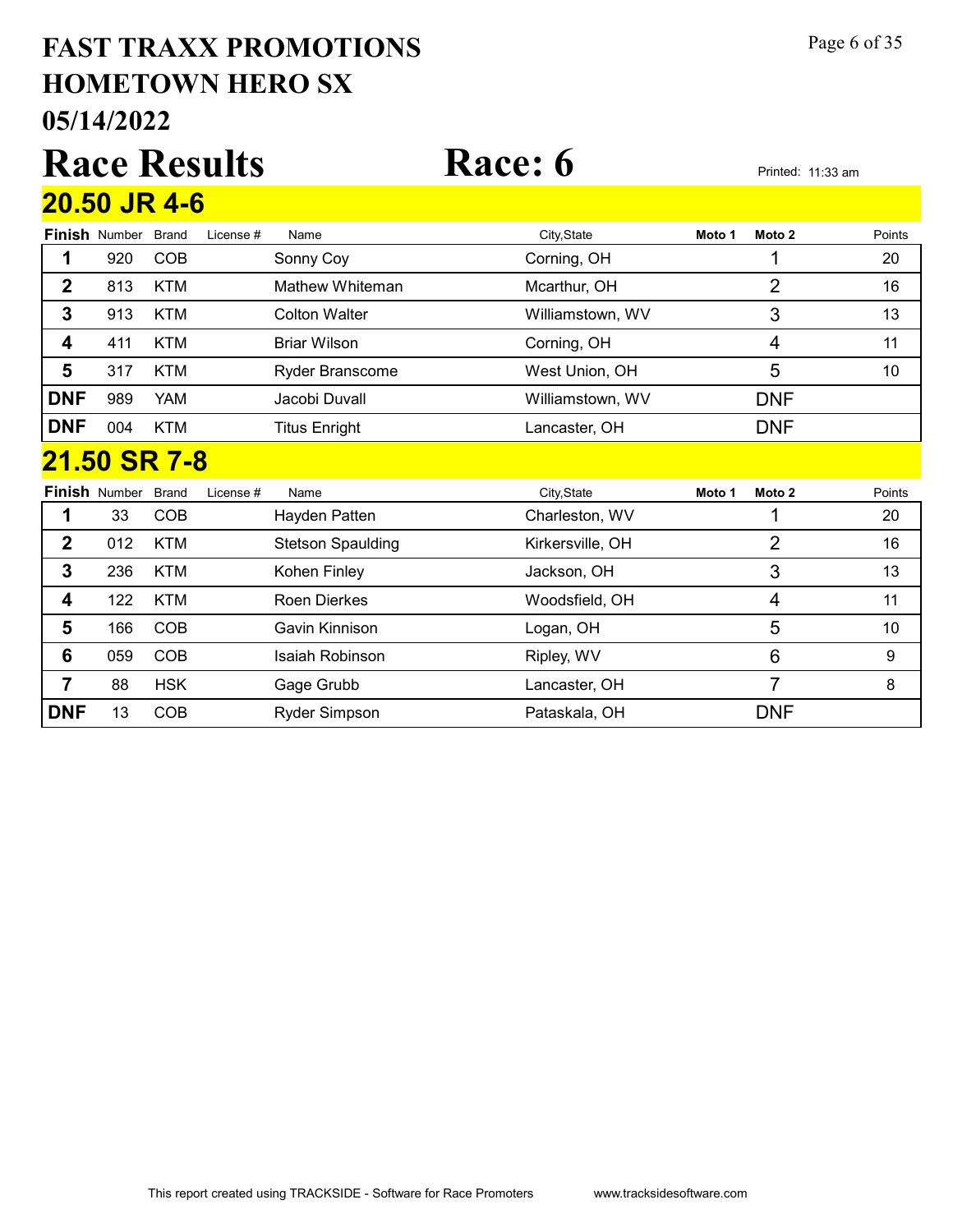# 05/14/2022 HOMETOWN HERO SX FAST TRAXX PROMOTIONS Page 7 of 35 Race Results Race: 7 Printed: 11:33 am

Finish Number Brand 17.STACYC CLASS Brand License # Name City,State **Moto 1 Moto 2** Points 5/ YAM Ace Masters **Harrisville, WV**  401 STA Maddox Jarvis Logan, OH 15 STA Kashton Nichols Athens, OH 416 Unk Mya Poling New Lexington, OH 0 740 Unk Madisyn Dennis 2anesville, OH 305 STA Kruze Finley **Communist Contract STA** State Arrangement Communist State Arrangement Communist Communist Communist Communist Communist Communist Communist Communist Communist Communist Communist Communist Commun xx STA Esa Masters **Example 3** Harrisville, WV 043 STA Colin Arnold Colin Logan, OH 7 STA Remington Mccloud Laurelville, OH 920 STA Cashtyn Beverly Chillicothe, OH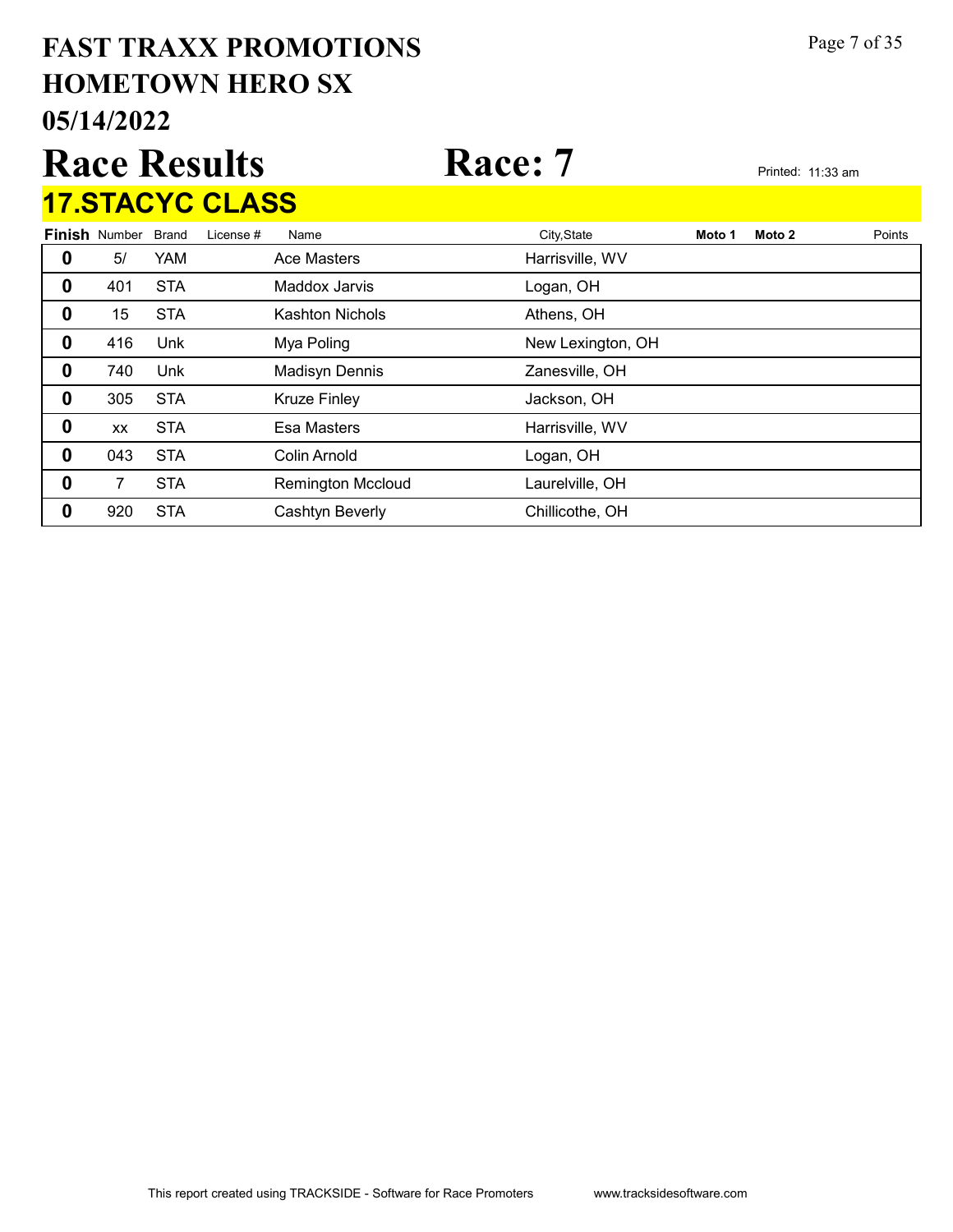#### 05/14/2022 HOMETOWN HERO SX FAST TRAXX PROMOTIONS Page 8 of 35

|              |                      |              | <b>Race Results</b>      |                    | <b>Race: 8</b>  |        |                | Printed: 11:33 am |
|--------------|----------------------|--------------|--------------------------|--------------------|-----------------|--------|----------------|-------------------|
|              | 66.ATV 30+           |              |                          |                    |                 |        |                |                   |
|              | <b>Finish Number</b> | <b>Brand</b> | License#                 | Name               | City, State     | Moto 1 | Moto 2         | Points            |
|              | 77                   | YAM          |                          | <b>Ronnie Lutz</b> | Lancaster, OH   |        | 1              | 10                |
| $\mathbf 2$  | 3                    | YAM.         |                          | Derek Hinkle       | Rockbridge, OH  |        | 2              | 7                 |
| <b>DNF</b>   | 228                  | Unk          |                          | Seth Robinson      | Vinion, OH      |        | <b>DNF</b>     |                   |
|              |                      |              | <b>69.ATV WOMENS</b>     |                    |                 |        |                |                   |
|              | <b>Finish Number</b> | <b>Brand</b> | License #                | Name               | City, State     | Moto 1 | Moto 2         | Points            |
|              | 490                  |              |                          |                    |                 |        |                | 10                |
|              |                      | YAM          |                          | Sarah Mckinney     | Lynchburg, OH   |        |                |                   |
| $\mathbf{2}$ | 3r                   | YAM          |                          | Brandi Johnson     | Kitts Hill, OH  |        | $\overline{2}$ | 7                 |
| <b>DNF</b>   | 13h                  | <b>HON</b>   |                          | Kelise Hernandez   | Westerville, OH |        | <b>DNF</b>     |                   |
|              |                      |              | <b>72.ATV YOUTH PROD</b> |                    |                 |        |                |                   |
|              | <b>Finish Number</b> | <b>Brand</b> | License #                | Name               | City, State     | Moto 1 | Moto 2         | Points            |
|              | 13                   | <b>HON</b>   |                          | Milo Bullock       | Glenford, OH    |        |                | 10                |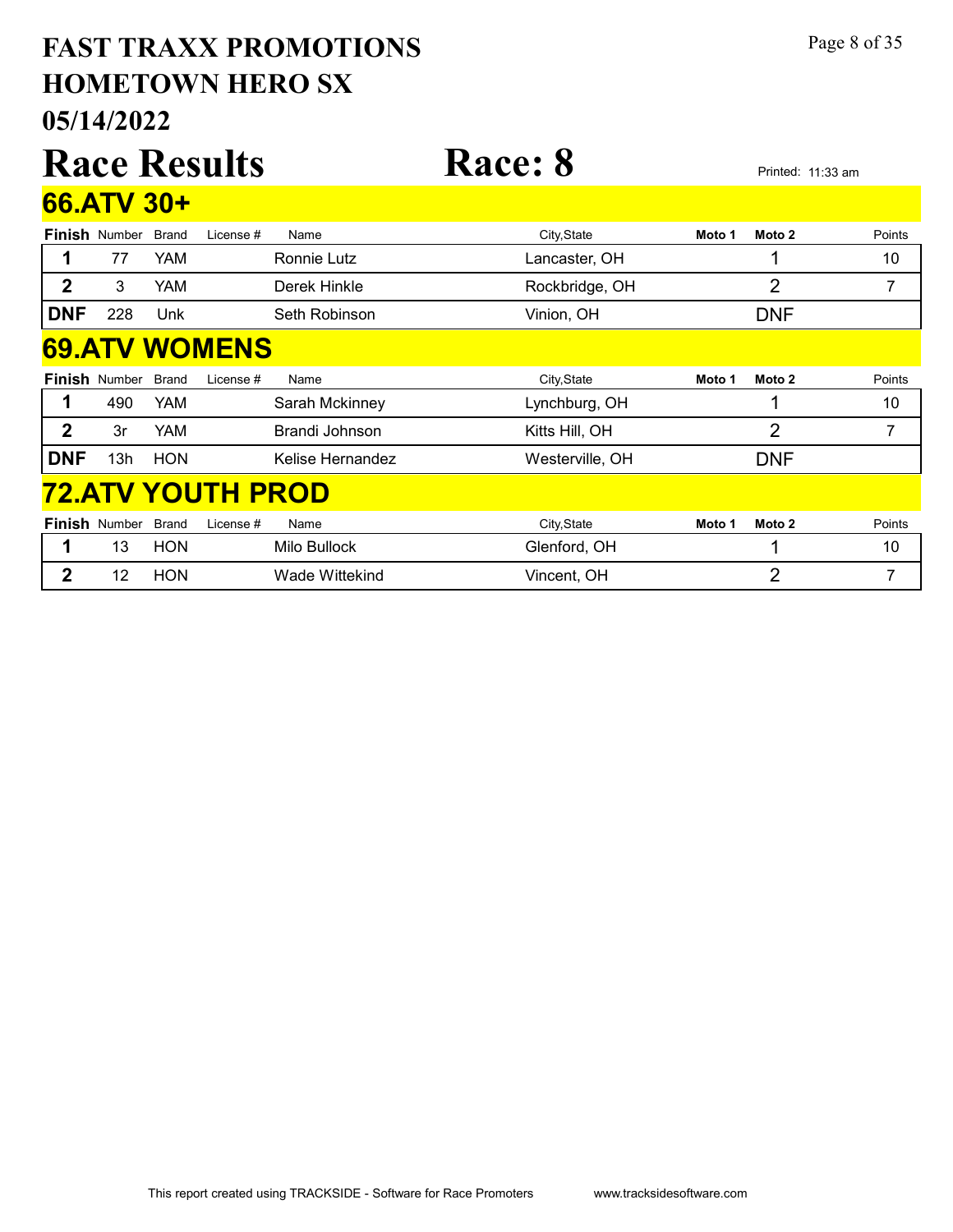#### 05/14/2022 HOMETOWN HERO SX FAST TRAXX PROMOTIONS Page 9 of 35

# Race Results Race: 9 Printed: 11:33 am 14. PIT BIKE 2 14 YRS OLDER

|              | <b>Finish Number</b> | <b>Brand</b> | License # | Name                     | City, State       | Moto 1 | Moto 2     | Points |
|--------------|----------------------|--------------|-----------|--------------------------|-------------------|--------|------------|--------|
|              | 13                   | <b>SSR</b>   |           | Kyle Poling              | New Lexington, OH |        |            | 20     |
| $\mathbf{2}$ | 293                  | <b>KAW</b>   |           | <b>Connor Sobey</b>      | Mt. Vernon, OH    |        | 2          | 16     |
| 3            | 17                   | TAO          |           | Joseph Stump             | Rockbridge, OH    |        | 3          | 13     |
| 4            | 687                  | <b>PIR</b>   |           | Faith Stump              | Rockbridge, OH    |        | 4          | 11     |
| 5            | 420                  | <b>SSR</b>   |           | Ethan Menckowski         | Logan, OH         |        | 5          | 10     |
| 6            | 401                  | Unk          |           | <b>Travis Jarvis</b>     | Logan, OH         |        | 6          | 9      |
| 7            | $\overline{7}$       | TAO          |           | <b>Bryon Estep</b>       | Gallipolis, OH    |        | 7          | 8      |
| 8            | 8                    | <b>KAW</b>   |           | Tristan Grubb            | Lancaster, OH     |        | 8          | 7      |
| 9            | 493                  | <b>KAW</b>   |           | Carson Scala             | Hampton, VA       |        | 9          | 6      |
| 10           | 14                   | <b>SSR</b>   |           | Elizabeth Stump          | Rockbridge, OH    |        | 10         | 5      |
| 11           | 228                  | <b>HON</b>   |           | Cashe Myers              | Oak Hill, OH      |        | 11         | 4      |
| 12           | 602                  | <b>PIR</b>   |           | <b>Emily Stump</b>       | Rockbridge, OH    |        | 12         | 3      |
| <b>DNF</b>   | 20                   | Unk          |           | <b>Matthew Passavant</b> | Obetz, OH         |        | <b>DNF</b> |        |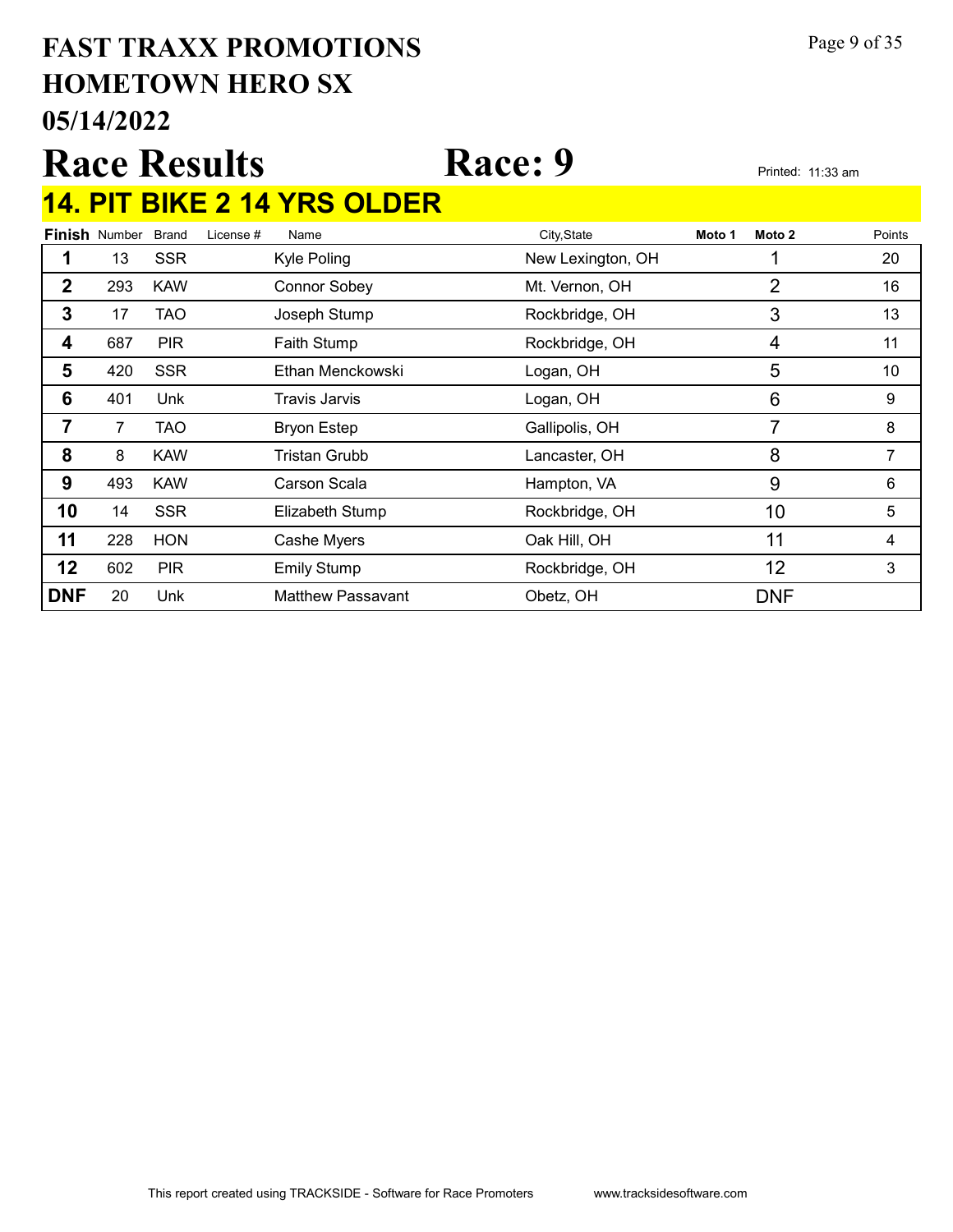#### 05/14/2022 HOMETOWN HERO SX FAST TRAXX PROMOTIONS Page 10 of 35

|             | <b>U5/14/2022</b>          |            |                     |                             |                      |                   |        |        |  |  |
|-------------|----------------------------|------------|---------------------|-----------------------------|----------------------|-------------------|--------|--------|--|--|
|             |                            |            | <b>Race Results</b> |                             | <b>Race: 10</b>      | Printed: 11:33 am |        |        |  |  |
|             |                            |            |                     | <b>38.LIGHTWEIGHT A PRO</b> |                      |                   |        |        |  |  |
|             | <b>Finish Number Brand</b> |            | License #           | Name                        | City, State          | Moto 1            | Moto 2 | Points |  |  |
|             | 969                        | <b>HON</b> |                     | Tyler Martin                | Utica, OH            |                   |        | 20     |  |  |
| $\mathbf 2$ | 31                         | <b>KAW</b> |                     | <b>Rusty Haning</b>         | Athens, OH           |                   |        | 16     |  |  |
| 3           | 21                         | YAM        |                     | Eli Eversole                | Franklin Furnace, OH |                   |        | 13     |  |  |

#### 39.LIGHTWEIGHT B

|            | <b>Finish Number Brand</b> |            | License # | Name                   | City, State        | Moto 1 | Moto 2     | Points |
|------------|----------------------------|------------|-----------|------------------------|--------------------|--------|------------|--------|
|            | 2 <sup>1</sup>             | KTM        |           | Landon Osborne         | Jackson, OH        |        |            | 20     |
| 2          |                            | YAM        |           | Jacob Gibson           | Sissionville, WV   |        |            | 16     |
| 3          | 28                         | <b>SUZ</b> |           | Dayne Miller           | Bedford, PA        |        |            | 13     |
|            | 199                        | <b>SUZ</b> |           | <b>Hunter Erickson</b> | Mcconnelsville, OH |        |            | 11     |
| <b>DNF</b> | 114                        | <b>KAW</b> |           | <b>Ryder Gibbs</b>     | Point Pleasant, WV |        | <b>DNF</b> |        |

**4** 4 KTM Ayden Curtis **COAK Hill, OH** 11

**DNF** 2 SSR Shawn Ehrhardt Lucasville, OH DNF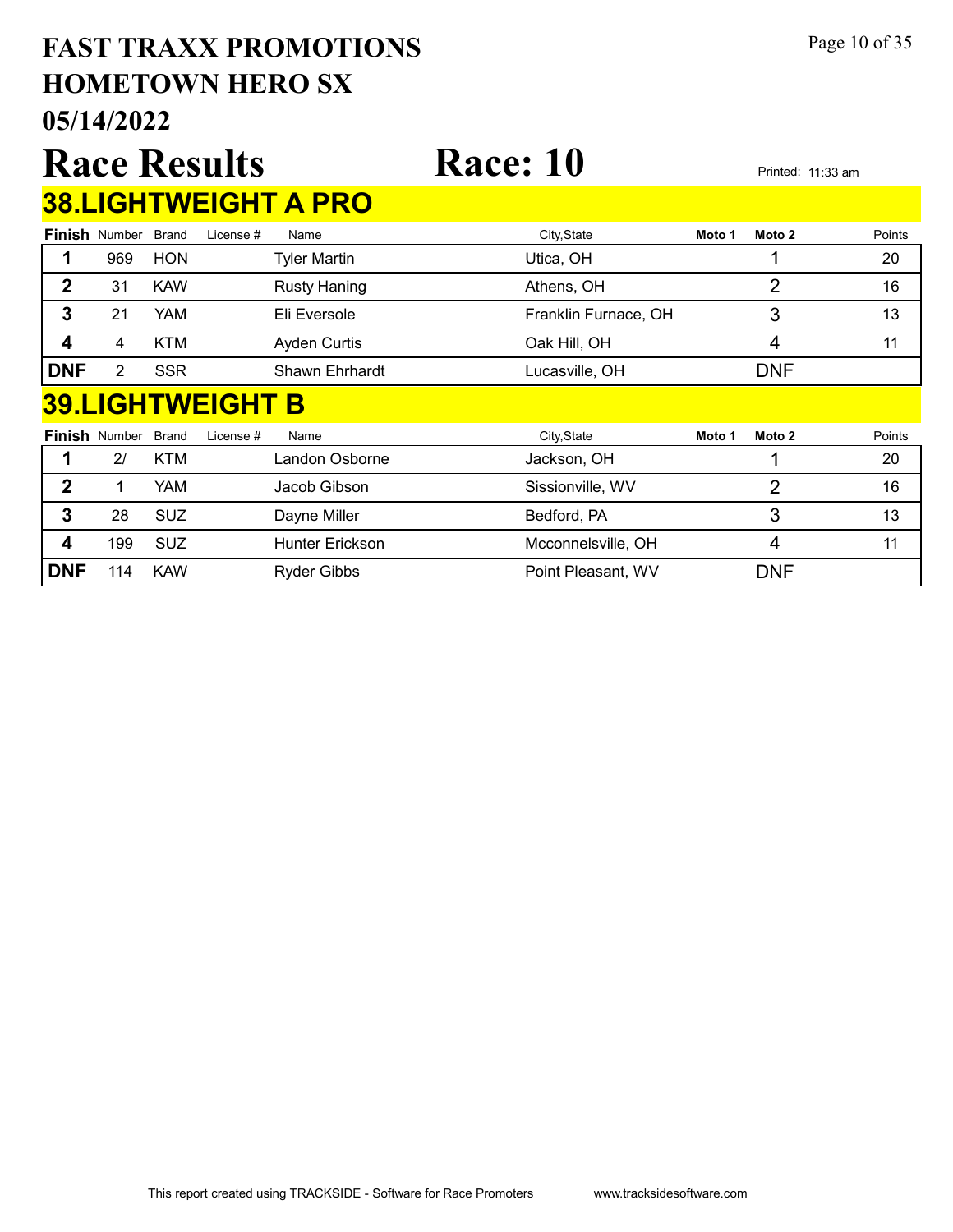#### 05/14/2022 HOMETOWN HERO SX FAST TRAXX PROMOTIONS Page 11 of 35

|                         |                      |              | <b>Race Results</b>     |                               | <b>Race: 11</b> |        |                   | Printed: 11:33 am |
|-------------------------|----------------------|--------------|-------------------------|-------------------------------|-----------------|--------|-------------------|-------------------|
|                         |                      |              |                         | <b>23.65 FIRST YEAR RACER</b> |                 |        |                   |                   |
|                         | Finish Number        | <b>Brand</b> | License #               | Name                          | City, State     | Moto 1 | Moto 2            | Points            |
| 1                       | $\overline{2}$       | <b>KTM</b>   |                         | Jacob Moore                   | Reader, WV      |        |                   | 10                |
| $\overline{2}$          | 32                   | KTM          |                         | <b>Mason Miller</b>           | Churchtown, OH  |        | $\overline{2}$    | 7                 |
| 3                       | 521                  | <b>YAM</b>   |                         | Owen Whitmore                 | Waverly, OH     |        | 3                 | 4                 |
| $\overline{\mathbf{4}}$ | 038                  | <b>KTM</b>   |                         | Aaliyah James                 | Athens, OH      |        | 4                 | 1                 |
|                         | 28.MINI JR 7-11      |              |                         |                               |                 |        |                   |                   |
|                         | <b>Finish Number</b> | <b>Brand</b> | License #               | Name                          | City, State     | Moto 1 | Moto 2            | Points            |
| 1                       | 114                  | <b>KTM</b>   |                         | Sawyer Allen                  | Winchester, OH  |        | 1                 | 10                |
|                         |                      |              | <b>29.MINI SR 12-15</b> |                               |                 |        |                   |                   |
|                         | <b>Finish Number</b> | <b>Brand</b> | License #               | Name                          | City, State     | Moto 1 | Moto <sub>2</sub> | Points            |
| 1                       | 80                   | <b>KTM</b>   |                         | Caleb Johnson                 | Millfield, OH   |        | 1                 | 10                |
| $\overline{2}$          | 228                  | <b>KTM</b>   |                         | Cashe Myers                   | Oak Hill, OH    |        | $\overline{2}$    | 7                 |
| 3                       | $\overline{2}$       | <b>YAM</b>   |                         | Shawn Ehrhart Jr              | Lucasville, OH  |        | 3                 | 4                 |
|                         | <b>33.GIRLS</b>      |              |                         |                               |                 |        |                   |                   |
|                         | Finish Number        | <b>Brand</b> | License #               | Name                          | City, State     | Moto 1 | Moto 2            | Points            |
| 1                       | 60                   | YAM          |                         | <b>Tristan Grubb</b>          | Lancaster, OH   |        | 1                 | 10                |
| $\overline{2}$          | 85                   | <b>KTM</b>   |                         | Sarah Mckinney                | Lynchburg, OH   |        | $\overline{2}$    | 7                 |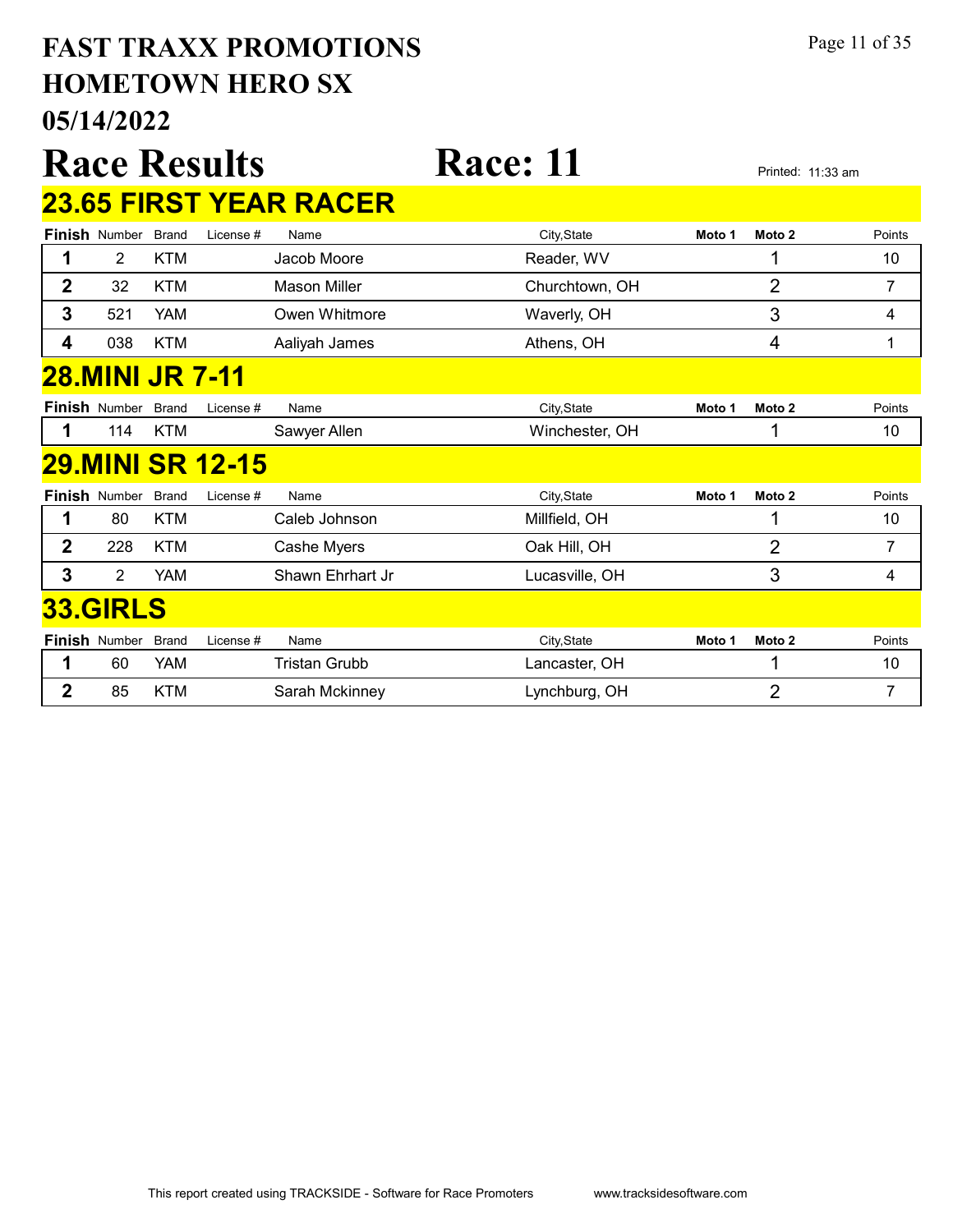#### $05/14/$ HOMETOWN HERO SX FAST TRAXX PROMOTIONS Page 12 of 35

|                                                             | 05/14/2022                     |            |           |                          |                  |        |        |        |  |  |
|-------------------------------------------------------------|--------------------------------|------------|-----------|--------------------------|------------------|--------|--------|--------|--|--|
| <b>Race: 12</b><br><b>Race Results</b><br>Printed: 11:33 am |                                |            |           |                          |                  |        |        |        |  |  |
|                                                             | <b>18.50-110CC ATUO CLUTCH</b> |            |           |                          |                  |        |        |        |  |  |
|                                                             | <b>Finish Number Brand</b>     |            | License # | Name                     | City, State      | Moto 1 | Moto 2 | Points |  |  |
|                                                             | 134                            | YAM        |           | Joel Hood                | Gallipolis, OH   |        |        | 10     |  |  |
| 2                                                           | 228                            | <b>HON</b> |           | Trayden Figgins          | Oak Hill, OH     |        | っ      |        |  |  |
| 3                                                           | 77                             | <b>HON</b> |           | <b>Stetson Spaulding</b> | Kirkersville, OH |        | 3      | 4      |  |  |

#### 19.50 OIL INJECTED 4-8

|            | <b>Finish Number</b> | Brand      | License # | Name                  | City, State               | Moto 1 | Moto 2     | Points |
|------------|----------------------|------------|-----------|-----------------------|---------------------------|--------|------------|--------|
|            | 635                  | <b>KTM</b> |           | <b>Brantley Walke</b> | Jackson, OH               |        |            | 20     |
| <b>DNF</b> | 411                  | KTM        |           | Briar Wilson          | Corning, OH               |        | <b>DNF</b> |        |
| <b>DNF</b> | 106                  | <b>KTM</b> |           | Layne Hendershot      | St Marys, WV              |        | <b>DNF</b> |        |
| <b>DNF</b> | 989                  | YAM        |           | Jacobi Duvall         | Williamstown, WV          |        | <b>DNF</b> |        |
| <b>DNF</b> | 813                  | <b>KTM</b> |           | Mathew Whiteman       | Mcarthur, OH              |        | <b>DNF</b> |        |
| <b>DNF</b> | 177                  | <b>KTM</b> |           | Lincoln Enright       | <sub>-</sub> ancaster, OH |        | <b>DNF</b> |        |

4 42 KAW Hayden Haning **Athens, OH 1** 4 4 1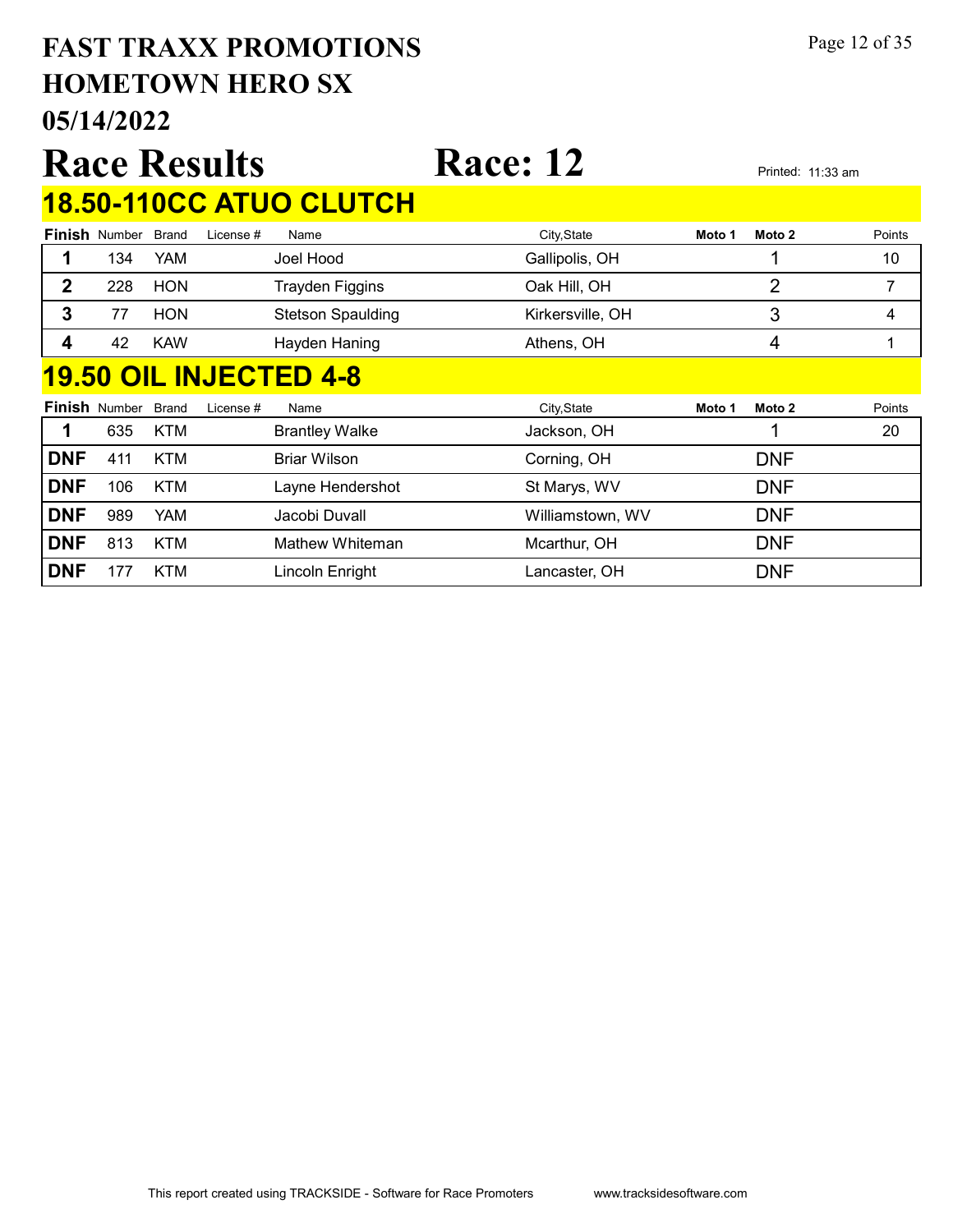#### 05/14/2022 HOMETOWN HERO SX FAST TRAXX PROMOTIONS Page 13 of 35

## Race Results Race: 13 Printed: 11:33 am 40.LIGHTWEIGHT C

|            | <b>Finish Number</b> | <b>Brand</b> | License # | Name                   | City, State     | Moto 1 | Moto 2     | Points |
|------------|----------------------|--------------|-----------|------------------------|-----------------|--------|------------|--------|
|            | 111                  | <b>KTM</b>   |           | <b>Braxton Brown</b>   | Lowell, OH      |        |            | 20     |
| 2          | 962                  | <b>HON</b>   |           | <b>Chris Conley</b>    | Thornville, OH  |        | 2          | 16     |
| 3          | 5                    | <b>HON</b>   |           | Micheal Leach          | Wellston, OH    |        | 3          | 13     |
| 4          | 929                  | YAM          |           | Ryan Hamrick           | Parkersburg, WV |        | 4          | 11     |
| 5          | 923                  | <b>KAW</b>   |           | Dante Wheeler          | Minford, OH     |        | 5          | 10     |
| 6          | 32                   | <b>HSK</b>   |           | <b>Brice Lindsey</b>   | Logan, OH       |        | 6          | 9      |
| 7          | 617                  | YAM          |           | Logan Pyle             | Thornville, OH  |        | 7          | 8      |
| 8          | 50                   | <b>KAW</b>   |           | <b>Brock Thompson</b>  | Logan, OH       |        | 8          | 7      |
| 9          | 12 <sup>2</sup>      | <b>KAW</b>   |           | <b>Matthew Pack</b>    | Athens, OH      |        | 9          | 6      |
| 10         | 221                  | <b>KTM</b>   |           | <b>Haydon Ross</b>     | Oak Hill, OH    |        | 10         | 5      |
| 11         | 18                   | YAM          |           | Katelyn Sutton         | Millfield, OH   |        | 11         | 4      |
| 12         | 019                  | YAM          |           | Hayden Holdren         | Londonberry, OH |        | 12         | 3      |
| <b>DNF</b> | 05                   | <b>HON</b>   |           | <b>Ethan Etters</b>    | Zanesville, OH  |        | <b>DNF</b> |        |
| <b>DNF</b> | 210                  | <b>YAM</b>   |           | <b>Branden Grayson</b> | Culter, OH      |        | <b>DNF</b> |        |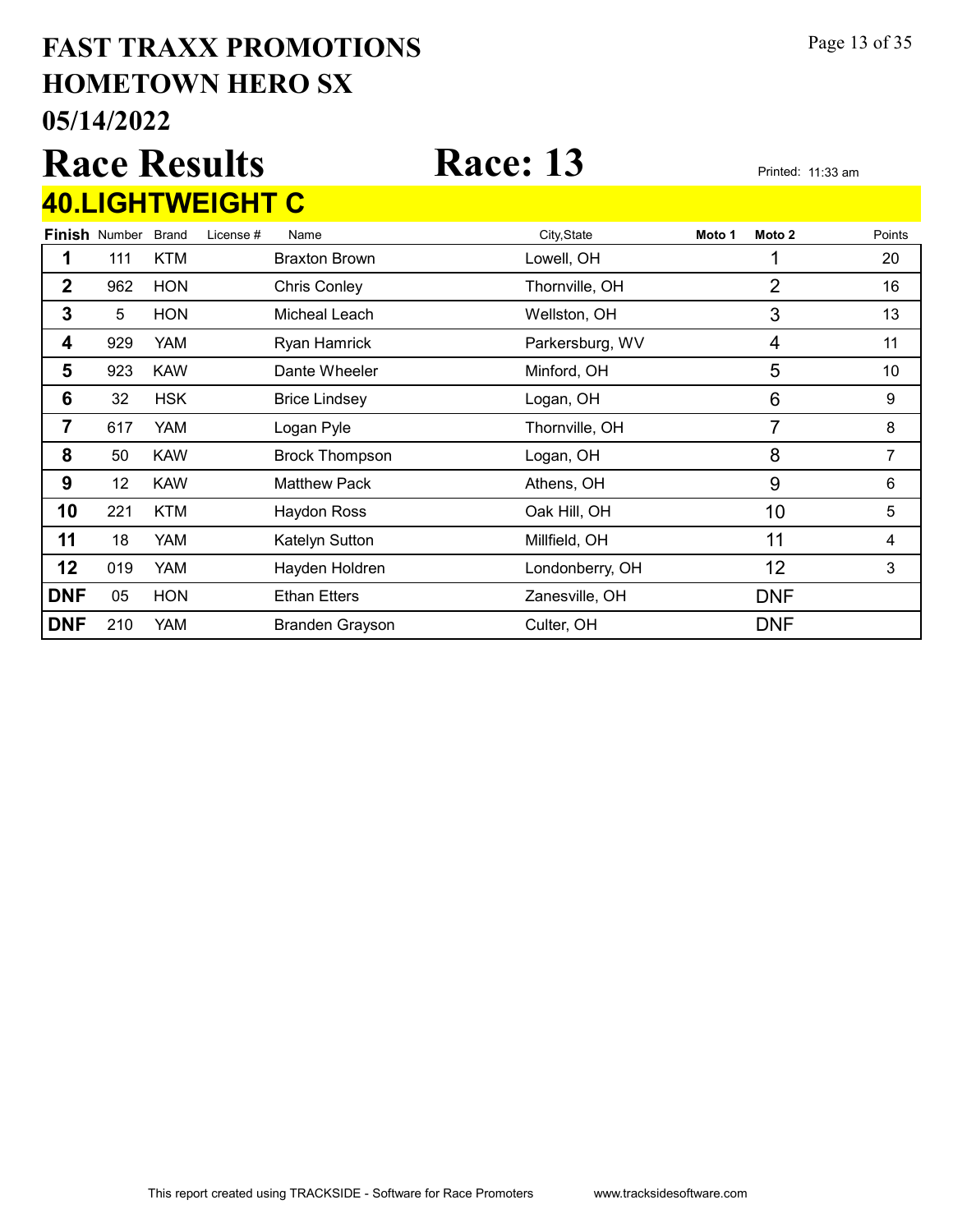#### 05/14/2022 HOMETOWN HERO SX FAST TRAXX PROMOTIONS Page 14 of 35

|                         |                      |              | <b>Race Results</b>     |                             | <b>Race: 14</b>      |        |                | Printed: 11:33 am |  |  |
|-------------------------|----------------------|--------------|-------------------------|-----------------------------|----------------------|--------|----------------|-------------------|--|--|
|                         |                      |              | <b>50.250B OR 4 STK</b> |                             |                      |        |                |                   |  |  |
|                         | <b>Finish Number</b> | <b>Brand</b> | License #               | Name                        | City, State          | Moto 1 | Moto 2         | Points            |  |  |
| 1                       | 3r                   | <b>KAW</b>   |                         | <b>Brady Johnson</b>        | Kitts Hill, OH       |        | 1              | 10                |  |  |
| $\overline{2}$          | 37                   | <b>HON</b>   |                         | <b>Wyatt Adams</b>          | Franklin Furnace, OH |        | $\overline{2}$ | 7                 |  |  |
| 3                       | 70                   | <b>HON</b>   |                         | <b>Catilin Gamble</b>       | Oak Hill, OH         |        | 3              | 4                 |  |  |
| <b>DNF</b>              | $\overline{2}$       | <b>HSK</b>   |                         | <b>Talyn Mccain</b>         | Oak Hill, OH         |        | <b>DNF</b>     |                   |  |  |
| <b>51.4 STK HEAVY B</b> |                      |              |                         |                             |                      |        |                |                   |  |  |
|                         | <b>Finish Number</b> | Brand        | License #               | Name                        | City, State          | Moto 1 | Moto 2         | Points            |  |  |
| 1                       | 131                  | <b>YAM</b>   |                         | Kobi Bennington             | Logan, OH            |        | 1              | 10                |  |  |
| $\mathbf{2}$            | 146                  | <b>KTM</b>   |                         | Chaz Horsley                | Portsmouth, OH       |        | $\overline{2}$ | $\overline{7}$    |  |  |
| 3                       | 59                   | <b>KAW</b>   |                         | <b>Christian Popp</b>       | Mcarthur, OH         |        | 3              | 4                 |  |  |
| <u>55.25+</u>           |                      |              |                         |                             |                      |        |                |                   |  |  |
|                         | Finish Number        | <b>Brand</b> | License #               | Name                        | City, State          | Moto 1 | Moto 2         | Points            |  |  |
| 1                       | 216                  | <b>KTM</b>   |                         | Scott Cunningham            | New Marshfield, OH   |        | 1              | 20                |  |  |
| $\mathbf 2$             | 518                  | <b>KTM</b>   |                         | Jake Burge                  | Orient, OH           |        | $\overline{2}$ | 16                |  |  |
| 3                       | 293                  | <b>HON</b>   |                         | Jamie Triplett              | New Lexington, OH    |        | 3              | 13                |  |  |
| 4                       | 74                   | <b>KAW</b>   |                         | <b>Richard Spangler 111</b> | Mechanicsburg, OH    |        | 4              | 11                |  |  |
| 5                       | 06                   | <b>KAW</b>   |                         | <b>Bryan Darst</b>          | Athens, OH           |        | 5              | 10                |  |  |
| $58.50+$                |                      |              |                         |                             |                      |        |                |                   |  |  |
|                         | Finish Number        | <b>Brand</b> | License #               | Name                        | City, State          | Moto 1 | Moto 2         | Points            |  |  |
| 1                       | 11                   | <b>YAM</b>   |                         | <b>Gary Delph</b>           | Rutland, OH          |        | 1              | 10                |  |  |
| $\overline{2}$          | 218                  | <b>HSK</b>   |                         | Jamie Roush                 | New Haven, WV        |        | $\overline{2}$ | $\overline{7}$    |  |  |
| 3                       | 752                  | <b>KTM</b>   |                         | <b>Robert Dempsey</b>       | Kingston, OH         |        | 3              | 4                 |  |  |
| <b>DNF</b>              | 746                  | <b>YAM</b>   |                         | Donald Passavant            | Obetz, OH            |        | <b>DNF</b>     |                   |  |  |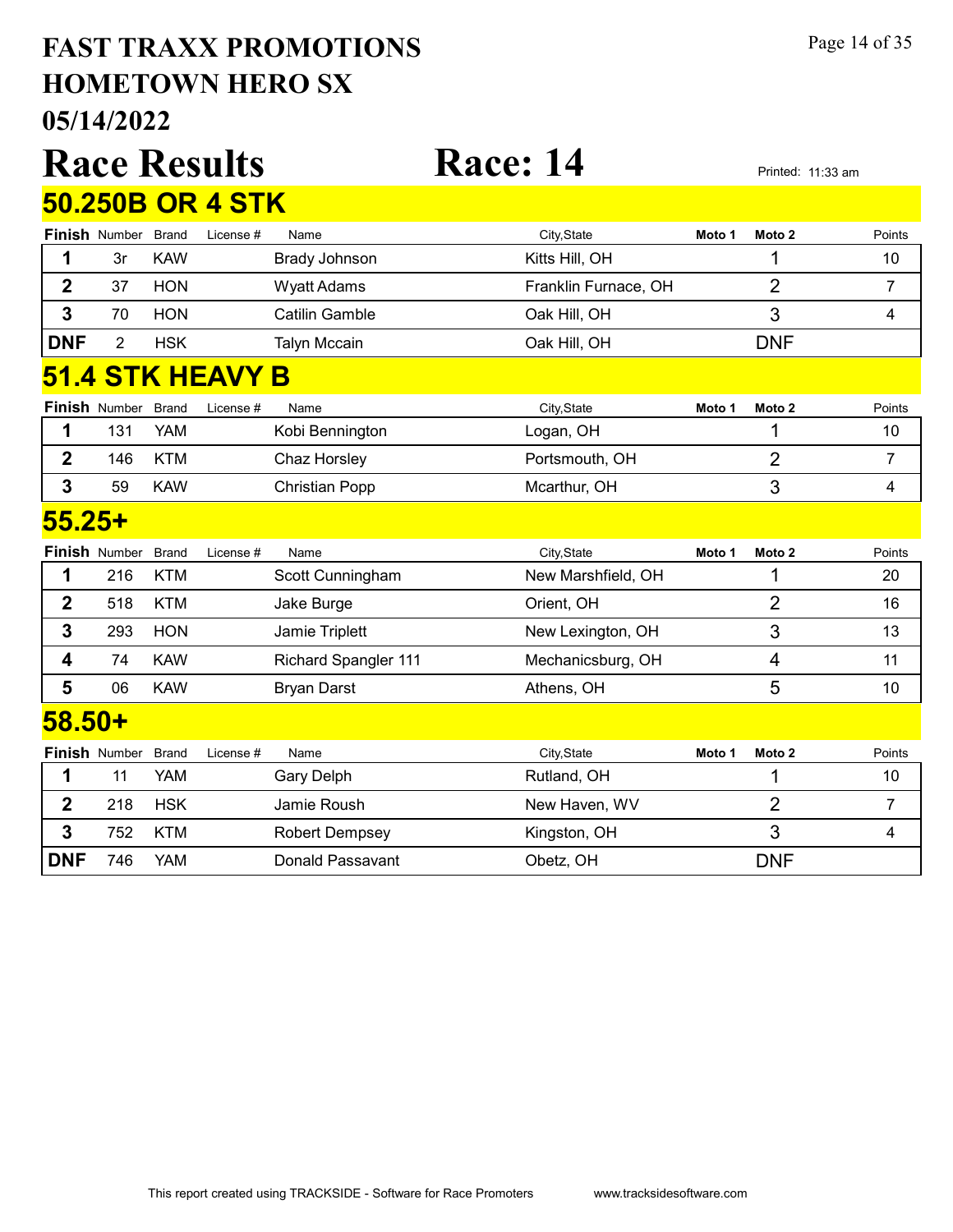#### 05/14/2022 HOMETOWN HERO SX FAST TRAXX PROMOTIONS Page 15 of 35

# Race Results Race: 15 Printed: 11:33 am 22.50 OPEN

|            | <b>Finish Number</b> | Brand      | License # | Name                     | City, State      | Moto 1 | Moto 2     | Points |
|------------|----------------------|------------|-----------|--------------------------|------------------|--------|------------|--------|
|            | 33                   | <b>COB</b> |           | Hayden Patten            | Charleston, WV   |        |            | 20     |
| 2          | 012                  | <b>KTM</b> |           | <b>Stetson Spaulding</b> | Kirkersville, OH |        | 2          | 16     |
| 3          | 236                  | <b>KTM</b> |           | Kohen Finley             | Jackson, OH      |        | 3          | 13     |
| 4          | 122                  | <b>KTM</b> |           | <b>Roen Dierkes</b>      | Woodsfield, OH   |        | 4          | 11     |
| 5          | 166                  | <b>COB</b> |           | Gavin Kinnison           | Logan, OH        |        | 5          | 10     |
| 6          | 635                  | <b>KTM</b> |           | <b>Brantley Walke</b>    | Jackson, OH      |        | 6          | 9      |
| 7          | 059                  | <b>COB</b> |           | Isaiah Robinson          | Ripley, WV       |        | 7          | 8      |
| 8          | 88                   | <b>HSK</b> |           | Gage Grubb               | Lancaster, OH    |        | 8          |        |
| 9          | 913                  | <b>KTM</b> |           | <b>Colton Walter</b>     | Williamstown, WV |        | 9          | 6      |
| <b>DNF</b> | 106                  | <b>KTM</b> |           | Layne Hendershot         | St Marys, WV     |        | <b>DNF</b> |        |
| <b>DNF</b> | 13                   | <b>COB</b> |           | <b>Ryder Simpson</b>     | Pataskala, OH    |        | <b>DNF</b> |        |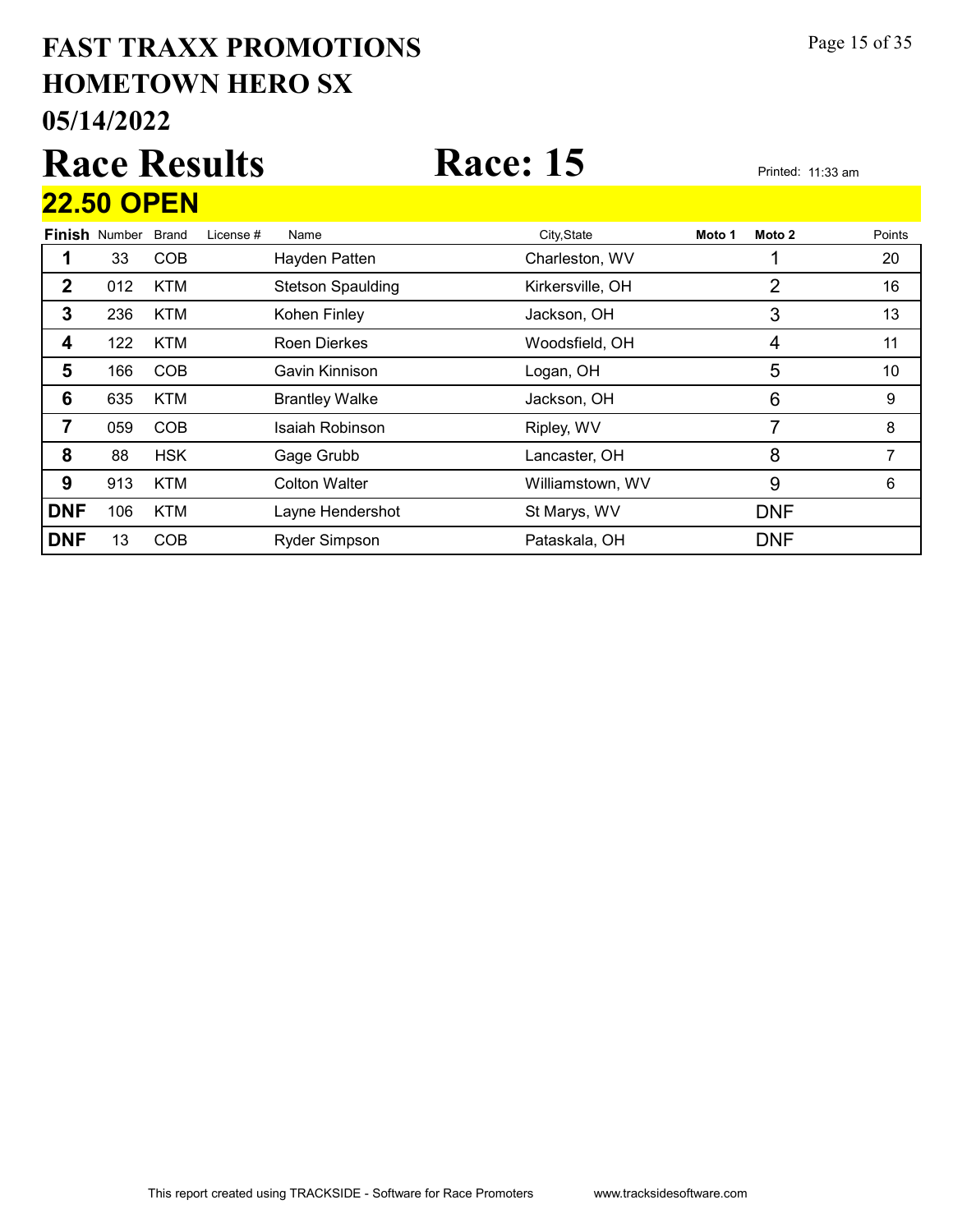#### 05/14/2022 HOMETOWN HERO SX FAST TRAXX PROMOTIONS Page 16 of 35

|              |                              | <b>Race Results</b> |           |                      | <b>Race: 16</b> |        | Printed: 11:33 am |        |  |  |  |  |
|--------------|------------------------------|---------------------|-----------|----------------------|-----------------|--------|-------------------|--------|--|--|--|--|
|              | <b>7.YOUTH ATV 4-10 YRS</b>  |                     |           |                      |                 |        |                   |        |  |  |  |  |
|              | <b>Finish Number</b>         | <b>Brand</b>        | License # | Name                 | City, State     | Moto 1 | Moto 2            | Points |  |  |  |  |
|              | 88                           | APE                 |           | Dominik Price        | Rutland, OH     |        |                   | 20     |  |  |  |  |
| $\mathbf{2}$ | 18                           | YAM                 |           | Nick Marshall        | Racine, OH      |        | 2                 | 16     |  |  |  |  |
| 3            | 23                           | <b>YAM</b>          |           | Eliana Parker        | Jackson, OH     |        | 3                 | 13     |  |  |  |  |
| 4            | 1                            | <b>DRR</b>          |           | <b>Austin Hagans</b> | Pataskala, OH   |        | 4                 | 11     |  |  |  |  |
| <b>DNF</b>   | 3                            | <b>DRR</b>          |           | Declan Poetker       | Jackson, OH     |        | <b>DNF</b>        |        |  |  |  |  |
| <b>DNF</b>   | 24                           | YAM                 |           | Jayce Bateman        | Millfield, OH   |        | <b>DNF</b>        |        |  |  |  |  |
|              | <b>8.YOUTH ATV 11-15 YRS</b> |                     |           |                      |                 |        |                   |        |  |  |  |  |

|            | <b>Finish Number Brand</b> |            | License # | Name                    | City, State        | Moto 1 | Moto 2 | Points |
|------------|----------------------------|------------|-----------|-------------------------|--------------------|--------|--------|--------|
|            |                            | <b>APE</b> |           | <b>Chase Barr</b>       | West Union, OH     |        |        | 10     |
| c          | 05                         | DRR        |           | Jayden Parker           | Jackson, OH        |        |        |        |
| <b>DNF</b> | 120                        | YAM        |           | <b>Braylon Mcdonald</b> | New Marshfield, OH |        | DNF    |        |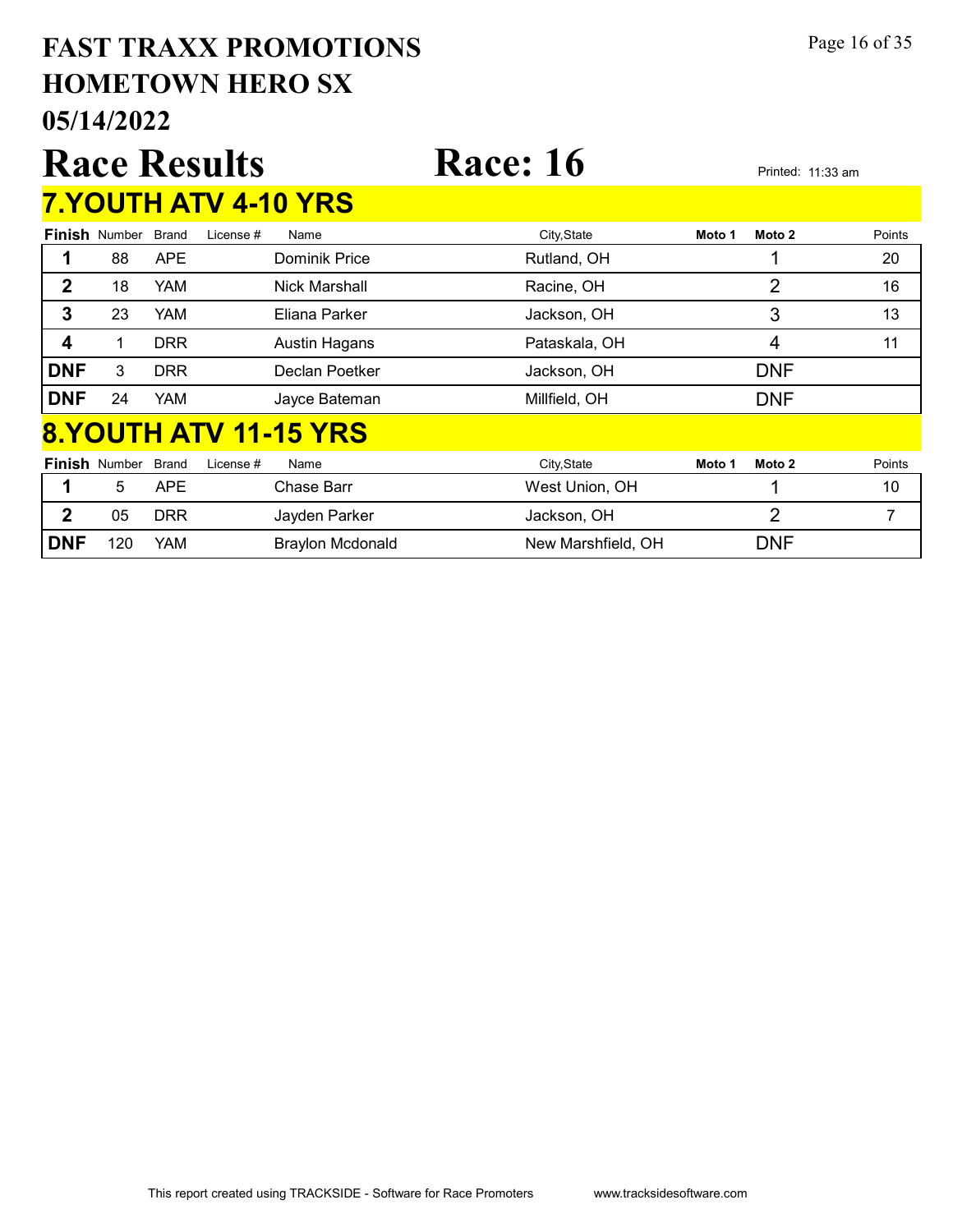#### 05/14/2022 HOMETOWN HERO SX FAST TRAXX PROMOTIONS Page 17 of 35

#### 67.ATV 40+

|            | <b>Finish</b> Number | <b>Brand</b> | License # | Name                         | City, State         | Moto 1 | Moto 2     | Points |
|------------|----------------------|--------------|-----------|------------------------------|---------------------|--------|------------|--------|
|            | 28                   | <b>HON</b>   |           | <b>Chad Place</b>            | St. Marys, WV       |        |            | 10     |
| 2          | 77                   | YAM          |           | Ronnie Lutz                  | Lancaster, OH       |        | 2          | 7      |
|            |                      |              |           | <b>71.ATV OPEN -BIG QUAD</b> |                     |        |            |        |
|            | <b>Finish Number</b> | <b>Brand</b> | License # | Name                         | City, State         | Moto 1 | Moto 2     | Points |
|            | 11                   | <b>YAM</b>   |           | <b>Bradon Sampson</b>        | Racine, OH          |        |            | 20     |
| 2          | 15                   | <b>HON</b>   |           | Chase Pistole                | West Portsmouth, OH |        | 2          | 16     |
| <b>DNF</b> | 712                  | <b>YAM</b>   |           | John Glauda                  | Waxhaw, NC          |        | <b>DNF</b> |        |
| <b>DNF</b> | 865                  | <b>HON</b>   |           | <b>Austen Purkey</b>         | Clarksville, OH     |        | <b>DNF</b> |        |
| <b>DNF</b> | 679                  | <b>HON</b>   |           | Aaron George                 | Wilmington, OH      |        | <b>DNF</b> |        |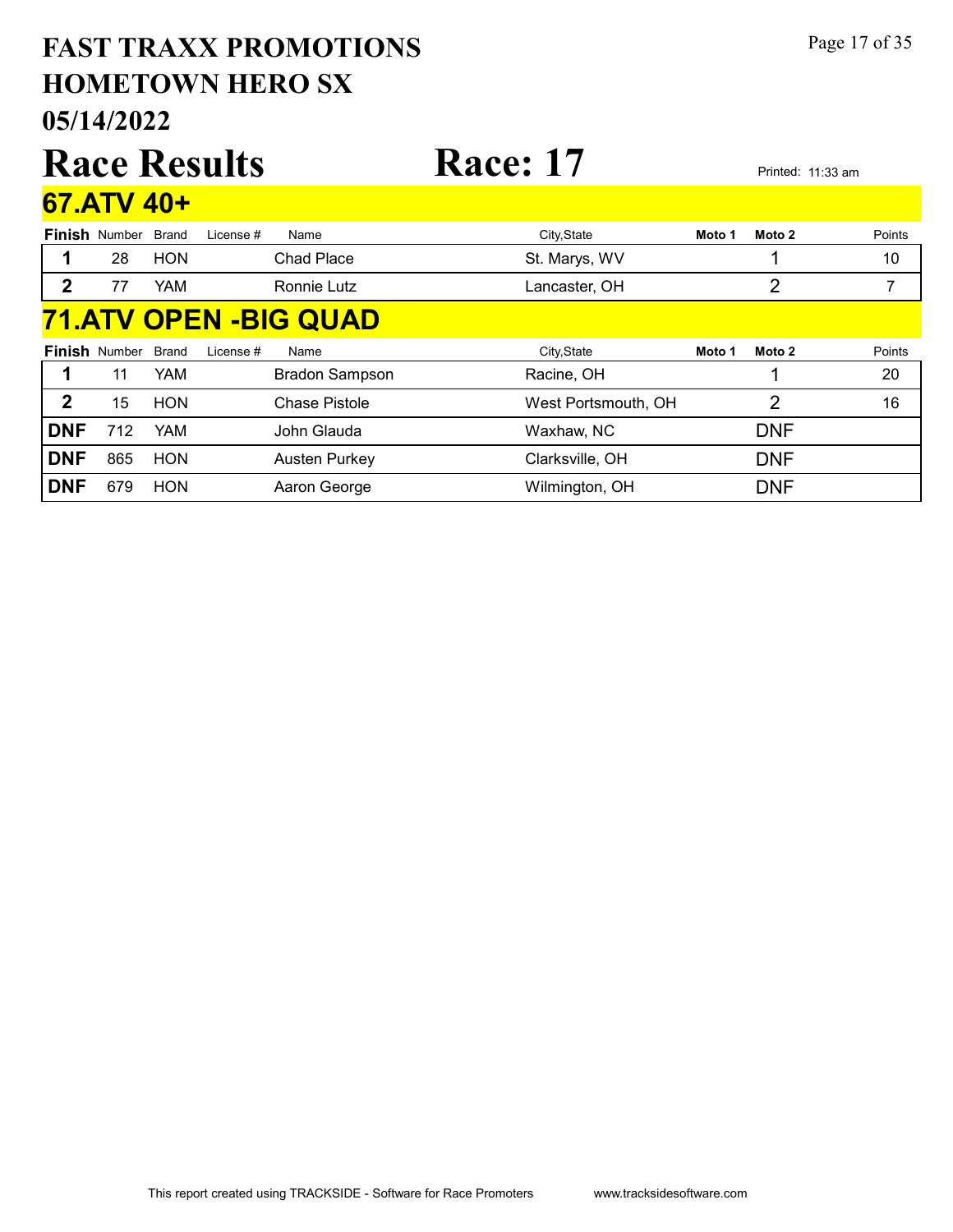|              | Page 18 of 35<br><b>FAST TRAXX PROMOTIONS</b><br><b>HOMETOWN HERO SX</b><br>05/14/2022 |              |                 |                       |                 |        |                |        |  |  |  |  |
|--------------|----------------------------------------------------------------------------------------|--------------|-----------------|-----------------------|-----------------|--------|----------------|--------|--|--|--|--|
|              | <b>Race: 18</b><br><b>Race Results</b><br>Printed: 11:33 am                            |              |                 |                       |                 |        |                |        |  |  |  |  |
|              | 24.65 7-9 YRS                                                                          |              |                 |                       |                 |        |                |        |  |  |  |  |
|              | <b>Finish Number</b>                                                                   | <b>Brand</b> | License #       | Name                  | City, State     | Moto 1 | Moto 2         | Points |  |  |  |  |
| 1            | 33                                                                                     | <b>KTM</b>   |                 | Hayden Patten         | Charleston, WV  |        | ◢              | 10     |  |  |  |  |
| $\mathbf{2}$ | 772                                                                                    | <b>KAW</b>   |                 | Cody Justice Jr       | Crooksville, OH |        | $\overline{2}$ | 7      |  |  |  |  |
| 3            | 18                                                                                     | <b>HSK</b>   |                 | <b>Mason Spurlock</b> | Charleston, WV  |        | 3              | 4      |  |  |  |  |
| <b>DNF</b>   | 521                                                                                    | YAM          |                 | Owen Whitmore         | Waverly, OH     |        | <b>DNF</b>     |        |  |  |  |  |
|              |                                                                                        |              | 25.65 10-11 YRS |                       |                 |        |                |        |  |  |  |  |
|              | <b>Finish Number</b>                                                                   | <b>Brand</b> | I icense #      | Name                  | City, State     | Moto 1 | Moto 2         | Points |  |  |  |  |
| 1            | 11                                                                                     | <b>KAW</b>   |                 | Jakob Swisher         | Thurman, OH     |        | 1              | 10     |  |  |  |  |
| $\mathbf{2}$ | 211                                                                                    | <b>KTM</b>   |                 | <b>Bryson Horsley</b> | Portsmouth, OH  |        | $\overline{2}$ | 7      |  |  |  |  |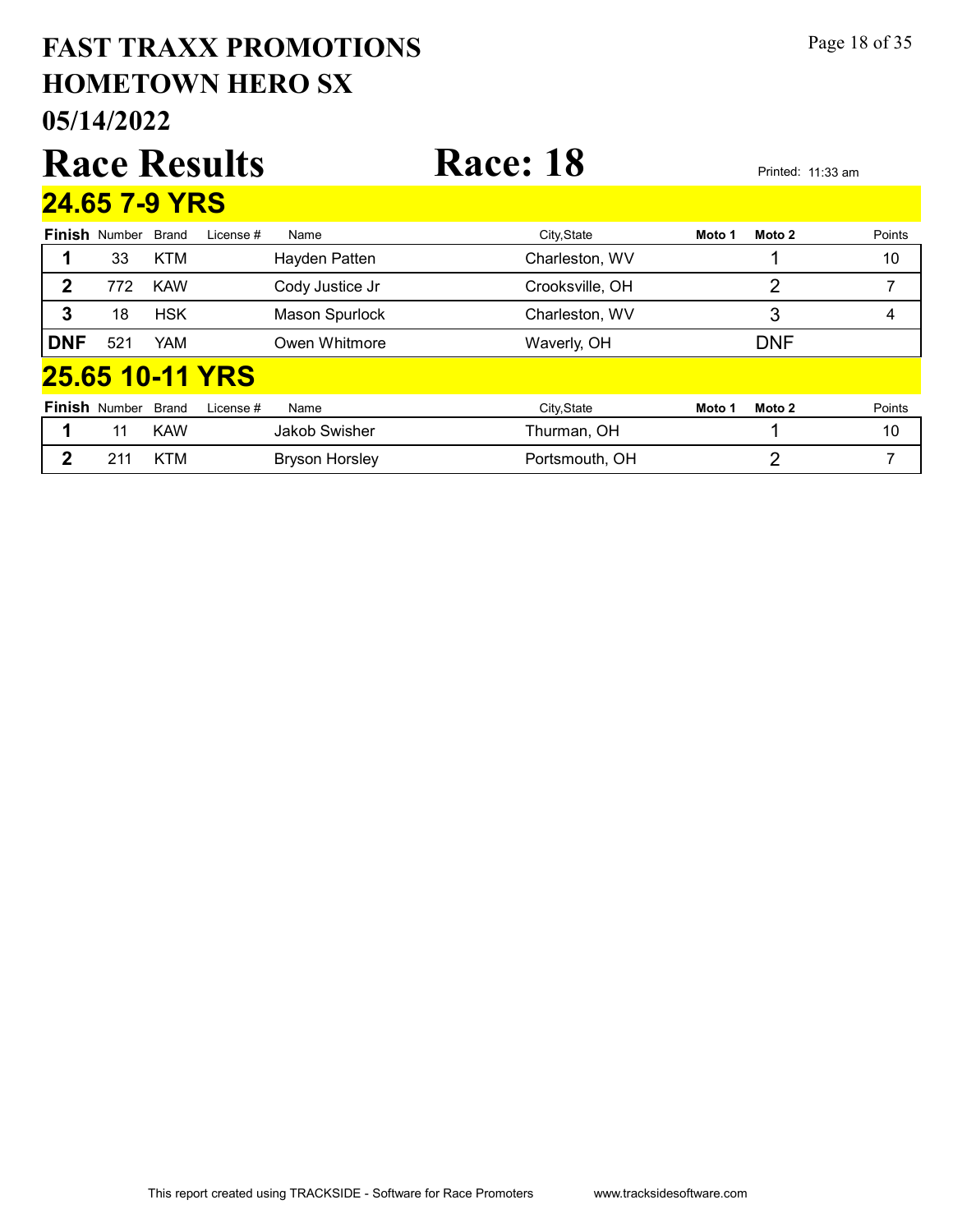#### 05/14/2022 HOMETOWN HERO SX FAST TRAXX PROMOTIONS Page 19 of 35

## Race Results Race: 19 Printed: 11:33 am 4.ATV YOUTH NOVICE 2 STK

| -------    |                            |            |           |                        |                   |        |            |        |
|------------|----------------------------|------------|-----------|------------------------|-------------------|--------|------------|--------|
|            | <b>Finish Number Brand</b> |            | License # | Name                   | City, State       | Moto 1 | Moto 2     | Points |
|            | 5                          | <b>APE</b> |           | Chase Barr             | West Union, OH    |        |            | 20     |
| 2          | 88                         | <b>APE</b> |           | Dominik Price          | Rutland, OH       |        |            | 16     |
| 3          | 23                         | YAM        |           | Eliana Parker          | Jackson, OH       |        |            | 13     |
| 4          | 510                        | <b>DRR</b> |           | <b>Elleanor Caines</b> | Kitts Hill, OH    |        |            |        |
| <b>DNF</b> | 05                         | <b>DRR</b> |           | Jayden Parker          | Jackson, OH       |        | <b>DNF</b> |        |
| <b>DNF</b> | 003                        | <b>DRR</b> |           | Keagan Cowdery         | Mineral Wells, WV |        | <b>DNF</b> |        |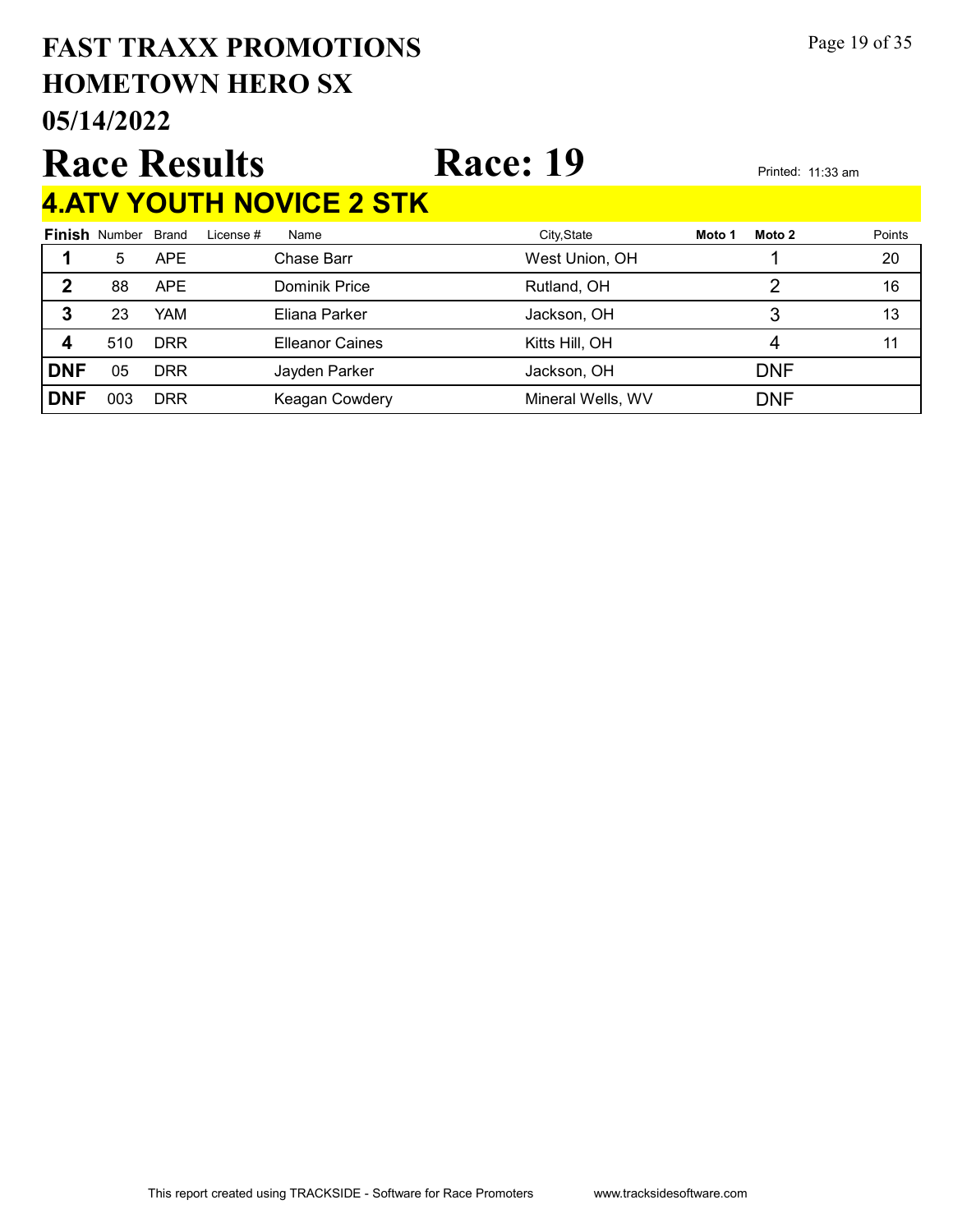#### 05/14/2022 HOMETOWN HERO SX FAST TRAXX PROMOTIONS Page 20 of 35

#### Race Results Race: 20 Printed: 11:33 am 37.FIRST YEAR RACER BIKE

Finish Number Brand Brand License # Name City,State **Moto 1 Moto 2** Points 1 224 SUZ Bryson Kallner Lucasville, OH 1 20 2 223 HON Dale Kallner Lucasville, OH 2 16 3 18 KAW Brady Wiseman The Plains, OH 3 3 13 4 17 HON Tyler Teel Charleston, WV 4 11 5 121 YAM Dristan Lamm Pomeroy, OH 5 5 10 **6** 42 YAM Jolen Lute Lucasville, OH 6 9 **7** 019 YAM Hayden Holdren **Londonberry, OH** 7 8 8 69 HON William Tackett Lucasville, OH 8 7 **9** 32 KAW Layne Danner Londonberry, OH 9 6 DNF 12 KAW Matthew Pack Athens, OH DNF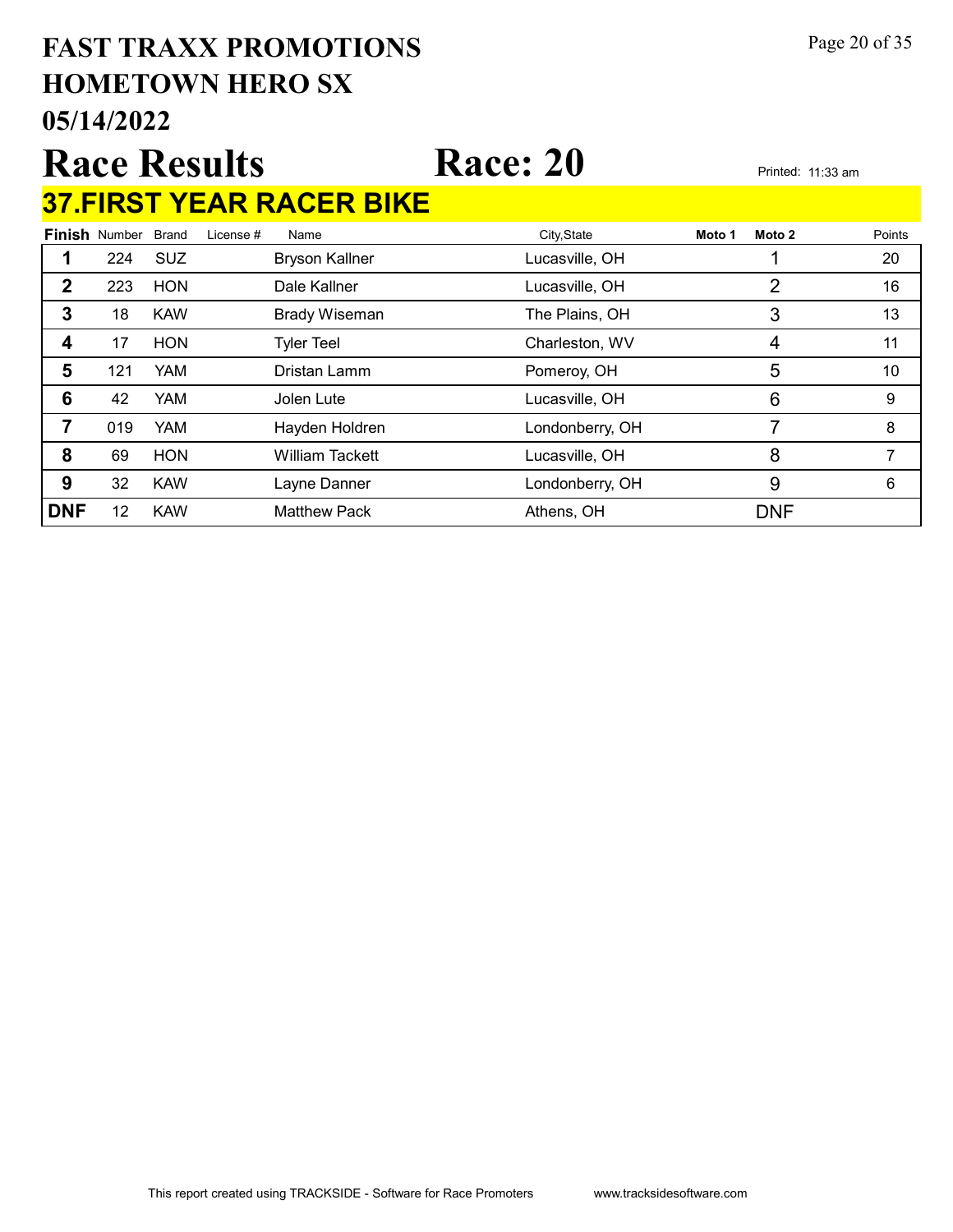#### 05/14/2022 HOMETOWN HERO SX FAST TRAXX PROMOTIONS Page 21 of 35

|                |                      |              | <b>Race Results</b>     |                        | <b>Race: 21</b>   |        |                   | Printed: 11:33 am |
|----------------|----------------------|--------------|-------------------------|------------------------|-------------------|--------|-------------------|-------------------|
|                |                      |              | <b>12.PIT BIKE PRO</b>  |                        |                   |        |                   |                   |
|                | <b>Finish Number</b> | <b>Brand</b> | License #               | Name                   | City, State       | Moto 1 | Moto 2            | Points            |
| 1              | 3r                   | <b>KAW</b>   |                         | Brady Johnson          | Kitts Hill, OH    |        | 1                 | 10                |
| $\overline{2}$ | 5                    | Unk          |                         | Darian Congletin       | Belpre, OH        |        | $\overline{2}$    | $\overline{7}$    |
| 3              | 420                  | <b>SSR</b>   |                         | Ethan Menckowski       | Logan, OH         |        | 3                 | 4                 |
| <u>13.PIT</u>  |                      | <b>BIKE</b>  |                         | <b>1 13 YRS UNDER</b>  |                   |        |                   |                   |
|                | <b>Finish Number</b> | <b>Brand</b> | License #               | Name                   | City, State       | Moto 1 | Moto 2            | Points            |
| 1              | 525                  | Unk          |                         | <b>Grant Nihiser</b>   | Logan, OH         |        | 1                 | 10                |
| <b>DNF</b>     | 228                  | <b>HON</b>   |                         | <b>Trayden Figgins</b> | Oak Hill, OH      |        | <b>DNF</b>        |                   |
|                |                      |              | <u>15.PIT BIKE OPEN</u> |                        |                   |        |                   |                   |
|                | <b>Finish Number</b> | <b>Brand</b> | License #               | Name                   | City, State       | Moto 1 | Moto <sub>2</sub> | Points            |
| 1              | 023                  | Unk          |                         | <b>Matthew Enright</b> | Lancaster, OH     |        | 1                 | 10                |
| $\mathbf{2}$   | 172                  | Unk          |                         | <b>Colton Toner</b>    | New Lexington, OH |        | $\overline{2}$    | $\overline{7}$    |
| 3              | 13                   | <b>SSR</b>   |                         | Kyle Poling            | New Lexington, OH |        | 3                 | 4                 |
|                | <b>26.65 OPEN</b>    |              |                         |                        |                   |        |                   |                   |
|                | <b>Finish Number</b> | <b>Brand</b> | License #               | Name                   | City, State       | Moto 1 | Moto 2            | Points            |
| 1              | 11                   | <b>KAW</b>   |                         | <b>Jakob Swisher</b>   | Thurman, OH       |        | 1                 | 20                |
| $\mathbf 2$    | 18                   | <b>HSK</b>   |                         | Mason Spurlock         | Charleston, WV    |        | 2                 | 16                |
| 3              | 352                  | <b>KAW</b>   |                         | Alex Heath             | Grove City, OH    |        | 3                 | 13                |
| 4              | 521                  | <b>YAM</b>   |                         | Owen Whitmore          | Waverly, OH       |        | 4                 | 11                |
| 5              | 211                  | <b>KTM</b>   |                         | <b>Bryson Horsley</b>  | Portsmouth, OH    |        | 5                 | 10                |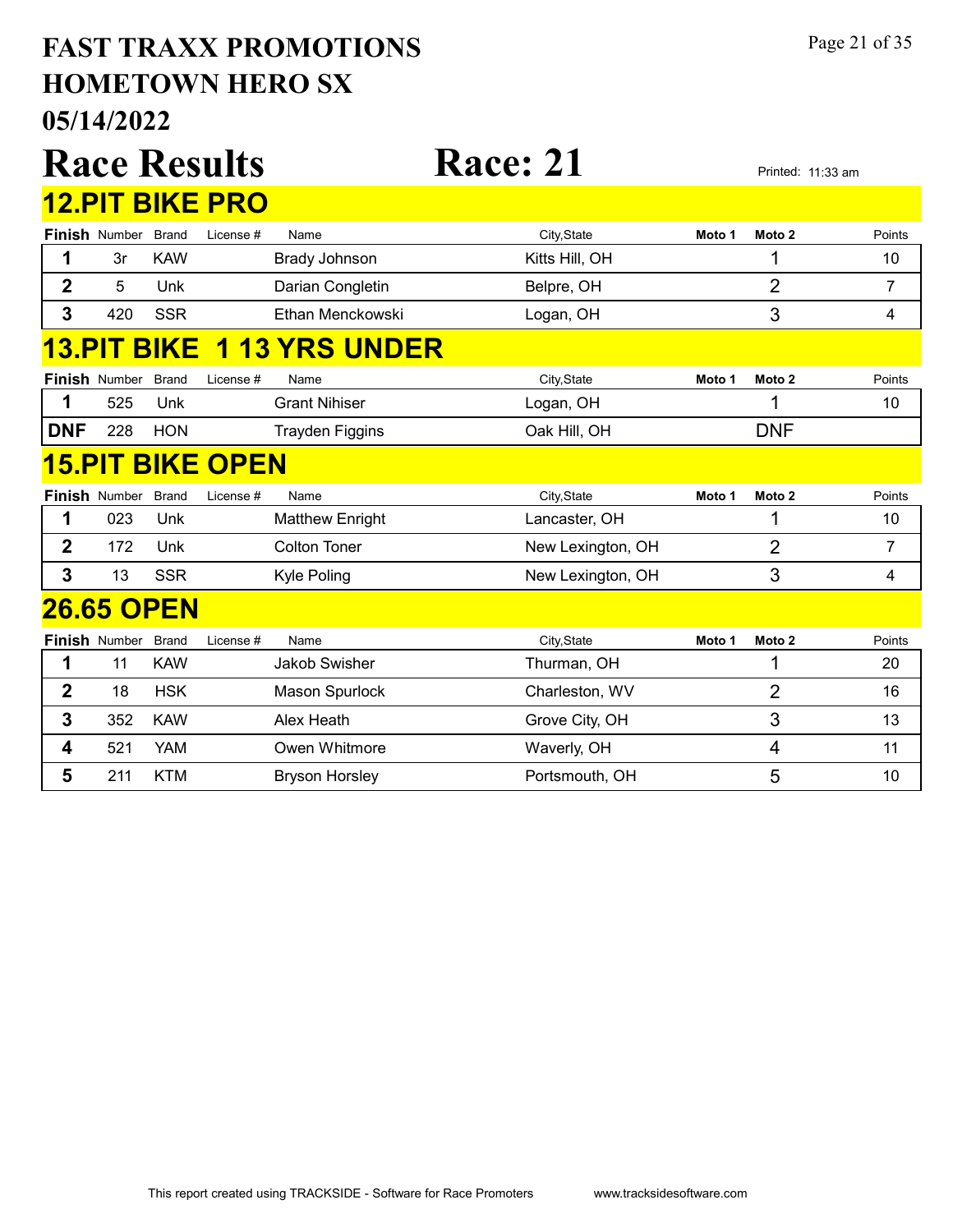#### 05/14/2022 HOMETOWN HERO SX FAST TRAXX PROMOTIONS Page 22 of 35

|                |                      |              | <b>Race Results</b> |                       | <b>Race: 22</b>      |        |                | Printed: 11:33 am |  |  |  |
|----------------|----------------------|--------------|---------------------|-----------------------|----------------------|--------|----------------|-------------------|--|--|--|
|                |                      |              | 52.SCHOOLBOY 1      |                       |                      |        |                |                   |  |  |  |
|                | <b>Finish Number</b> | <b>Brand</b> | License #           | Name                  | City, State          | Moto 1 | Moto 2         | Points            |  |  |  |
|                | 4                    | <b>KAW</b>   |                     | Jeb Bowers            | Gallipolis, OH       |        | 1              | 10                |  |  |  |
| $\overline{2}$ | 80                   | <b>KTM</b>   |                     | Caleb Johnson         | Millfield, OH        |        | $\overline{2}$ | 7                 |  |  |  |
| <b>DNF</b>     | 221                  | <b>KTM</b>   |                     | <b>Haydon Ross</b>    | Oak Hill, OH         |        | <b>DNF</b>     |                   |  |  |  |
|                | 53.SCHOOLBOY 2       |              |                     |                       |                      |        |                |                   |  |  |  |
|                | <b>Finish Number</b> | <b>Brand</b> | License #           | Name                  | City, State          | Moto 1 | Moto 2         | Points            |  |  |  |
| 1              | 21                   | <b>YAM</b>   |                     | Eli Eversole          | Franklin Furnace, OH |        | 1              | 20                |  |  |  |
| $\mathbf{2}$   | 262                  | <b>HSK</b>   |                     | Cashe Myers           | Oak Hill, OH         |        | $\overline{2}$ | 16                |  |  |  |
| 3              | $\overline{2}$       | <b>KTM</b>   |                     | Landon Osborne        | Jackson, OH          |        | 3              | 13                |  |  |  |
| 4              | 50                   | <b>KAW</b>   |                     | <b>Brock Thompson</b> | Logan, OH            |        | 4              | 11                |  |  |  |
| 5              | 42                   | YAM          |                     | Kaden Scalf           | Portsmouth, OH       |        | 5              | 10                |  |  |  |
| <b>DNF</b>     | 05                   | <b>HON</b>   |                     | <b>Ethan Etters</b>   | Zanesville, OH       |        | <b>DNF</b>     |                   |  |  |  |
| <b>DNF</b>     | 210                  | YAM          |                     | Branden Grayson       | Culter, OH           |        | <b>DNF</b>     |                   |  |  |  |
| 59.60+         |                      |              |                     |                       |                      |        |                |                   |  |  |  |
|                | Finish Number        | <b>Brand</b> | License #           | Name                  | City, State          | Moto 1 | Moto 2         | Points            |  |  |  |
| 1              | 11                   | YAM          |                     | <b>Gary Delph</b>     | Rutland, OH          |        | 1              | 10                |  |  |  |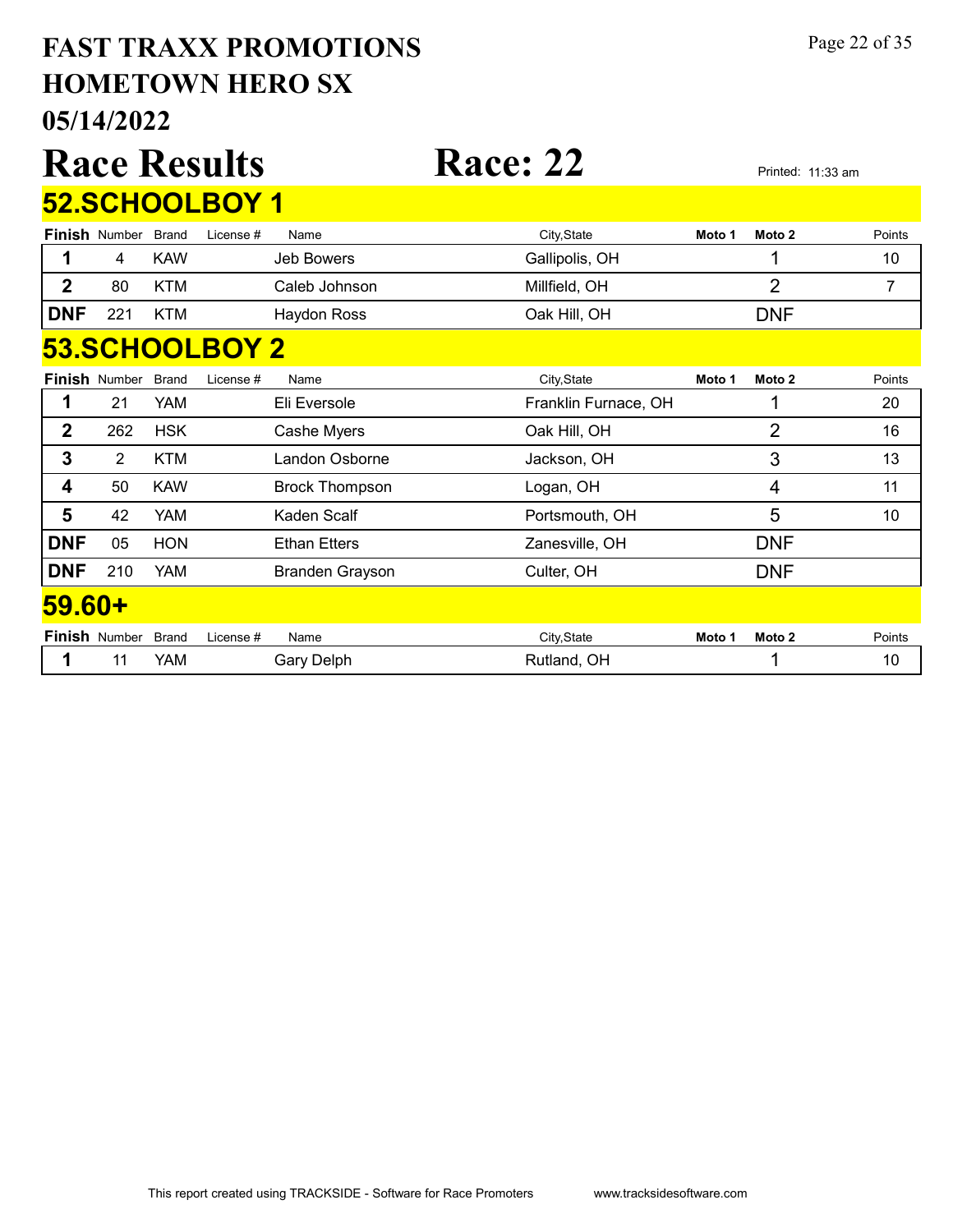#### 05/14/2022 HOMETOWN HERO SX FAST TRAXX PROMOTIONS Page 23 of 35

|                  |                      |              | <b>Race Results</b>   |                       | <b>Race: 23</b>             |        |                | Printed: 11:33 am |
|------------------|----------------------|--------------|-----------------------|-----------------------|-----------------------------|--------|----------------|-------------------|
|                  | <b>62.ATV B</b>      |              |                       |                       |                             |        |                |                   |
|                  | <b>Finish Number</b> | <b>Brand</b> | License #             | Name                  | City, State                 | Moto 1 | Moto 2         | Points            |
| 1                | 16                   | <b>HON</b>   |                       | <b>Adam Saffell</b>   | Somerset, OH                |        | 1              | 10                |
| $\mathbf{2}$     | 4                    | <b>HON</b>   |                       | Caleb Cunningham      | South Webster, OH           |        | 2              | 7                 |
| $\overline{3}$   | 24                   | <b>HON</b>   |                       | <b>Chance Bellomy</b> | Beaver, OH                  |        | 3              | 4                 |
|                  | 68.ATV 50+           |              |                       |                       |                             |        |                |                   |
|                  | <b>Finish Number</b> | <b>Brand</b> | License #             | Name                  | City, State                 | Moto 1 | Moto 2         | Points            |
| 1                | 31                   | <b>HSK</b>   |                       | Jamie Roush           | New Haven, WV               |        |                | 10                |
| $\mathbf{2}$     | 622                  | <b>HON</b>   |                       | <b>Bill Vernon</b>    | <b>Washington Courthous</b> |        | 2              | 7                 |
| 3                | 714                  | <b>HON</b>   |                       | Jon Vernon            | Grove City, OH              |        | 3              | 4                 |
| 4                | 46                   | YAM          |                       | David Barnes          | Chandelrsville, OH          |        | 4              |                   |
|                  |                      |              | <b>70.ATV UTILITY</b> |                       |                             |        |                |                   |
|                  | <b>Finish Number</b> | <b>Brand</b> | License #             | Name                  | City, State                 | Moto 1 | Moto 2         | Points            |
| 1                | 112                  | <b>KAW</b>   |                       | Davie Pinkerton       | Nelsonville, OH             |        | 1              | 10                |
| $\boldsymbol{2}$ | 069                  | <b>SUZ</b>   |                       | Jon Mcculloch         |                             |        | $\overline{2}$ | $\overline{7}$    |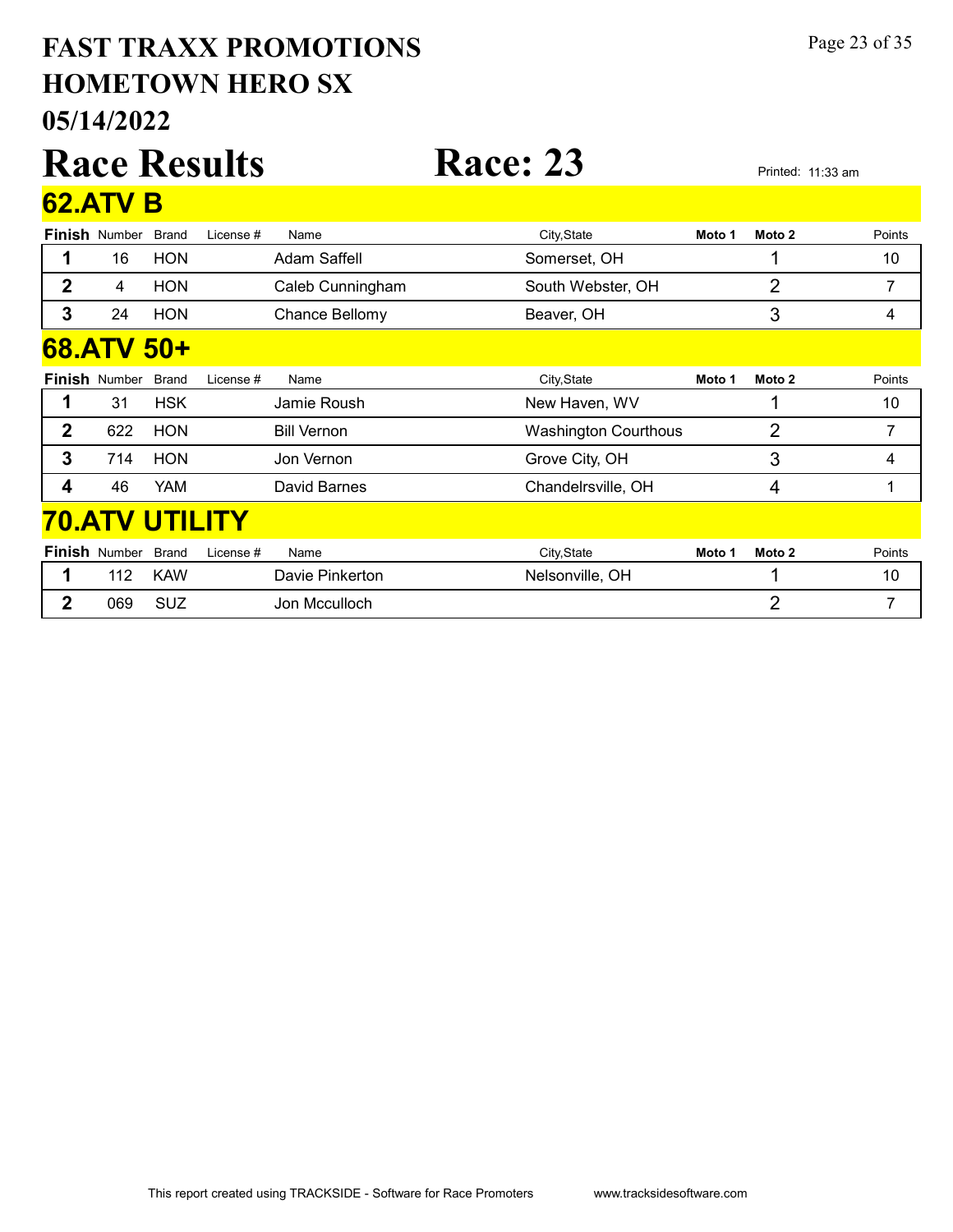#### 05/14/2022 HOMETOWN HERO SX FAST TRAXX PROMOTIONS Page 24 of 35

|             |                      |              | <b>Race Results</b> |                     | <b>Race: 24</b>      |        | Printed: 11:33 am |        |
|-------------|----------------------|--------------|---------------------|---------------------|----------------------|--------|-------------------|--------|
|             | 54.14-24 BIKE        |              |                     |                     |                      |        |                   |        |
|             | <b>Finish Number</b> | <b>Brand</b> | License #           | Name                | City, State          | Moto 1 | Moto 2            | Points |
|             | 2 <sup>1</sup>       | <b>KTM</b>   |                     | Landon Osborne      | Jackson, OH          |        |                   | 20     |
| $\mathbf 2$ | 5                    | Unk          |                     | Darian Congletin    | Belpre, OH           |        | $\overline{2}$    | 16     |
| 3           | 21                   | <b>HON</b>   |                     | <b>Colton Lewis</b> | Franklin Furnace, OH |        | 3                 | 13     |
| 4           | 262                  | <b>HSK</b>   |                     | Cashe Myers         | Oak Hill, OH         |        | 4                 | 11     |
| 5           | 70                   | <b>HON</b>   |                     | Catilin Gamble      | Oak Hill, OH         |        | 5                 | 10     |
| <b>DNF</b>  | 969                  | <b>HON</b>   |                     | <b>Tyler Martin</b> | Utica, OH            |        | <b>DNF</b>        |        |
| <b>DNF</b>  | $\overline{2}$       | <b>HSK</b>   |                     | <b>Talyn Mccain</b> | Oak Hill, OH         |        | <b>DNF</b>        |        |
| <b>DNF</b>  | 4                    | <b>KTM</b>   |                     | <b>Ayden Curtis</b> | Oak Hill, OH         |        | <b>DNF</b>        |        |
| 56.30+      |                      |              |                     |                     |                      |        |                   |        |

|            | <b>Finish Number</b> | Brand      | License # | Name                        | City, State        | Moto 1 | Moto 2     | Points |
|------------|----------------------|------------|-----------|-----------------------------|--------------------|--------|------------|--------|
|            | 74                   | <b>KAW</b> |           | <b>Richard Spangler 111</b> | Mechanicsburg, OH  |        |            | 20     |
| 2          | 18                   | <b>KAW</b> |           | <b>Matthew Sutton</b>       | Millfield, OH      |        |            | 16     |
| 3          | 216                  | KTM        |           | Scott Cunningham            | New Marshfield, OH |        | 3          | 13     |
| 4          | 806                  | YAM        |           | Dustin Hendershot           | St Marys, WV       |        |            | 11     |
| 5          | 12                   | <b>KAW</b> |           | Chase Malloy                | Athens, OH         |        | 5          | 10     |
| <b>DNF</b> | 5                    | <b>HON</b> |           | Micheal Leach               | Wellston, OH       |        | <b>DNF</b> |        |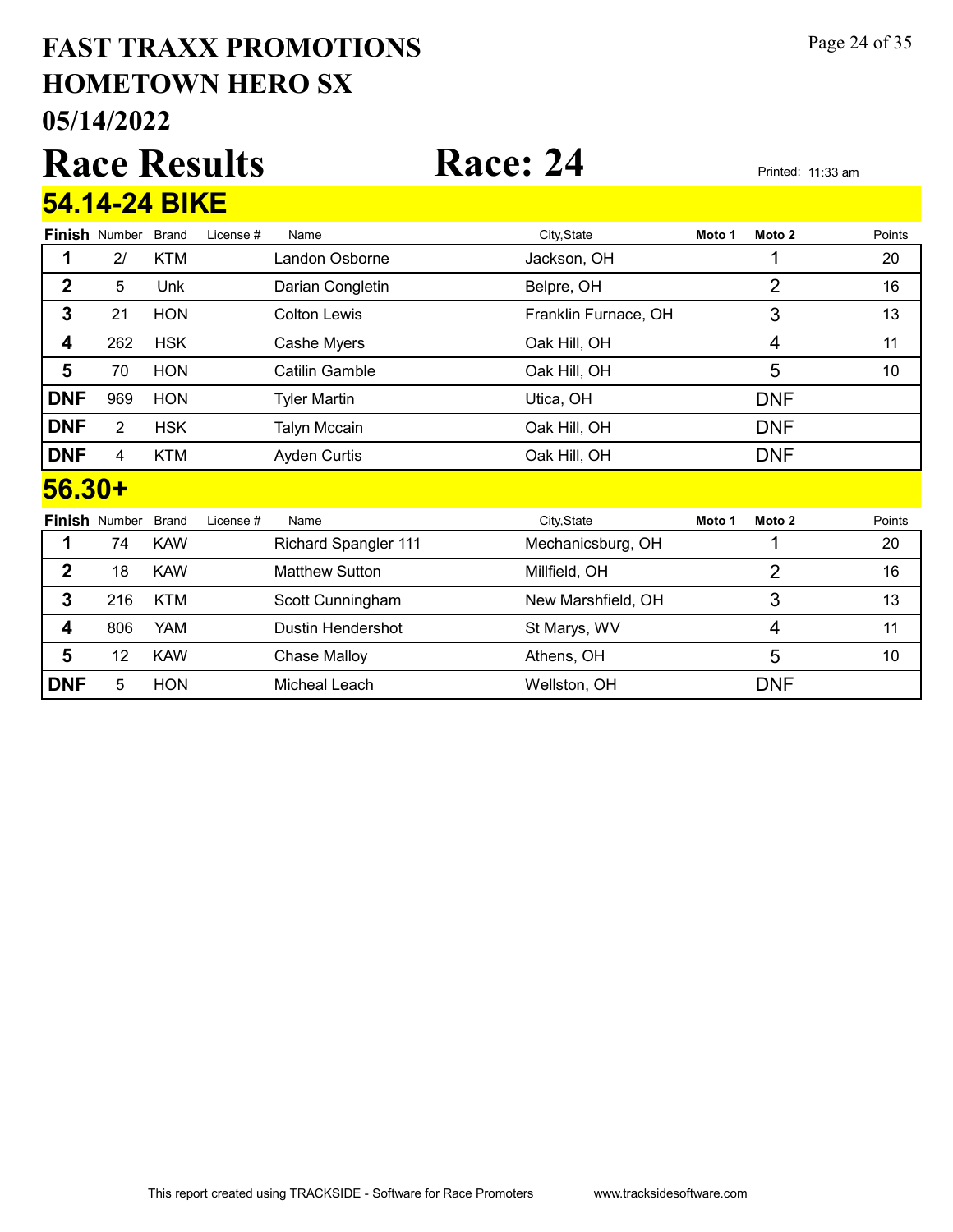#### 05/14/2022 HOMETOWN HERO SX FAST TRAXX PROMOTIONS Page 25 of 35

#### Race Results Race: 25 Printed: 11:33 am 5.ATV YOUTH NOVICE 4 STK

| <u>Viri V</u> |                      |            | <u>I UU I I I I IU I U I I U I I I</u> |               |                  |        |
|---------------|----------------------|------------|----------------------------------------|---------------|------------------|--------|
|               | <b>Finish Number</b> | Brand      | License #<br>Name                      | City, State   | Moto 2<br>Moto 1 | Points |
|               | 114                  | <b>YAM</b> | Lucas Davis                            | Jamestown, OH |                  | 20     |
|               | 38                   | <b>HON</b> | <b>Blake Warren</b>                    | Glouster, OH  |                  | 16     |
| 3             | 820                  | <b>YAM</b> | Owen Thomas                            | Logan, OH     | 3                | 13     |
|               | x                    | <b>KAW</b> | Layla Everett                          | Logan, OH     | 4                | 11     |
| <b>DNF</b>    | 47                   | YAM        | Caleb William                          | Jamestown, OH | <b>DNF</b>       |        |
| <b>DNF</b>    | 18                   | YAM        | Nick Marshall                          | Racine, OH    | <b>DNF</b>       |        |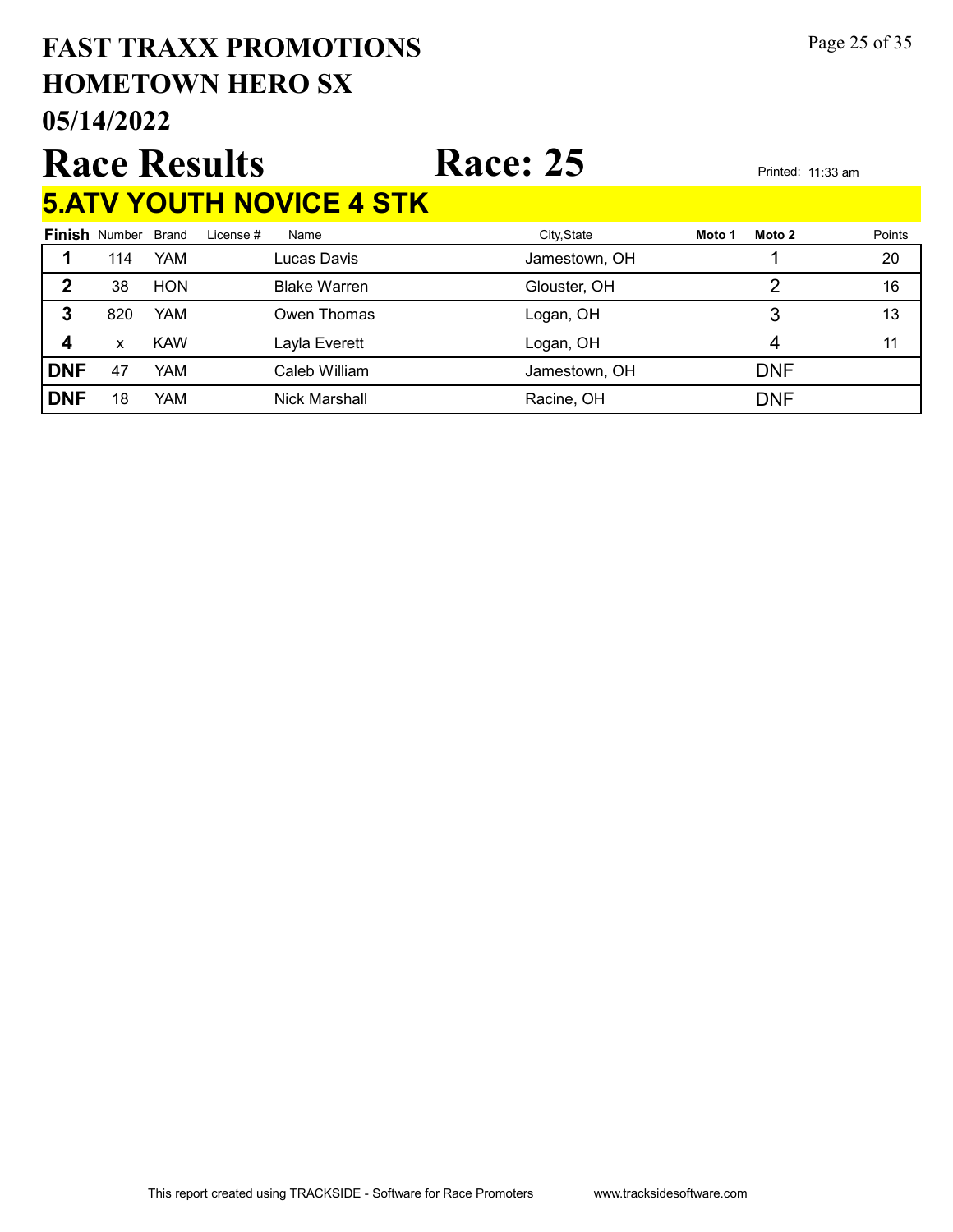#### 05/14/2022 HOMETOWN HERO SX FAST TRAXX PROMOTIONS Page 26 of 35

# Race Results Race: 26 Printed: 11:33 am

# 64.ATV FIRST YEAR RACER

|            | <b>Finish Number</b> | Brand      | License # | Name                | City, State         | Moto 1 | Moto 2     | Points |
|------------|----------------------|------------|-----------|---------------------|---------------------|--------|------------|--------|
|            | 727                  | <b>YAM</b> |           | Garrett Gompf       | Mount Perry, OH     |        |            | 20     |
| 2          | 33                   | <b>YAM</b> |           | Landen Locke        | New Lexington, OH   |        | 2          | 16     |
| 3          | 24                   | <b>YAM</b> |           | Lelind Howard       | West Portsmouth, OH |        | 3          | 13     |
| 4          | 024                  | <b>HON</b> |           | Zach Hurley         | Zanesville, OH      |        | 4          | 11     |
| 5          | 15                   | <b>HON</b> |           | Brayden Hook        | Wch, OH             |        | 5          | 10     |
| 6          | 6                    | <b>SUZ</b> |           | <b>Wyatt Taylor</b> | West Union, OH      |        | 6          | 9      |
|            | 255                  | <b>HON</b> |           | Neil Spangler       | Newark, OH          |        |            | 8      |
| <b>DNF</b> | 310                  | YAM        |           | <b>Isaac Rice</b>   | Izen, WV            |        | <b>DNF</b> |        |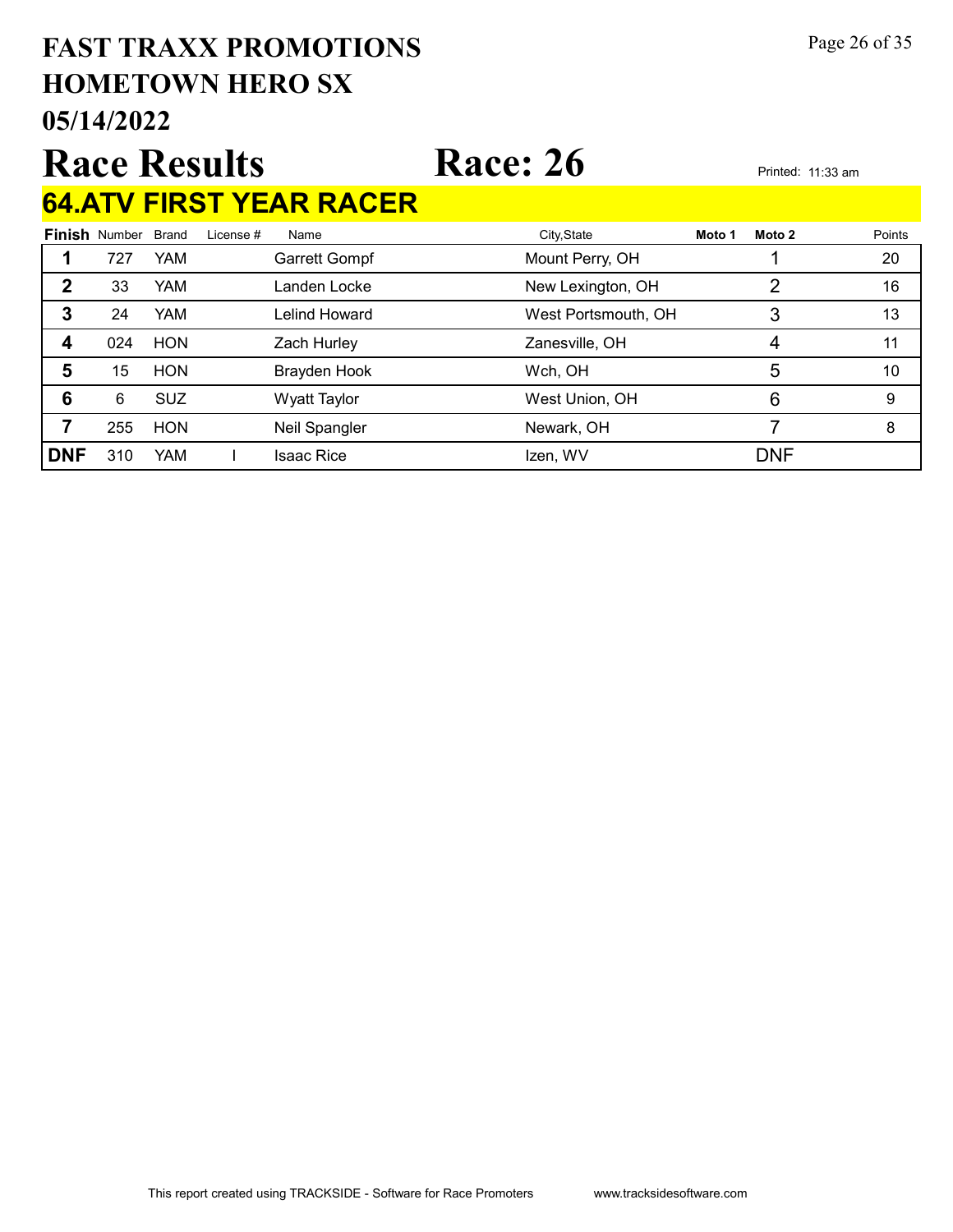#### 05/14/2022 HOMETOWN HERO SX FAST TRAXX PROMOTIONS Page 27 of 35

# Race Results Race: 27 Printed: 11:33 am  $27.85$  NOVICE  $7.15$

|            |                      |            | <u> 21.00 NUVIUE 7-10</u> |                        |                |        |                |        |
|------------|----------------------|------------|---------------------------|------------------------|----------------|--------|----------------|--------|
|            | <b>Finish Number</b> | Brand      | License #                 | Name                   | City, State    | Moto 1 | Moto 2         | Points |
| 1          | 577                  | <b>KAW</b> |                           | <b>Bryar Bullock</b>   | Glenford, OH   |        |                | 20     |
| 2          | 11                   | <b>KTM</b> |                           | <b>Brody Newsom</b>    | Jackson, OH    |        | 2              | 16     |
| 3          | $\overline{2}$       | YAM        |                           | Shawn Ehrhart Jr       | Lucasville, OH |        | 3              | 13     |
| 4          | 18                   | <b>HON</b> |                           | Ty Heath               | Grove City, OH |        | $\overline{4}$ | 11     |
| 5          | 525                  | Unk        |                           | <b>Grant Nihiser</b>   | Logan, OH      |        | 5              | 10     |
| 6          | 60                   | <b>YAM</b> |                           | Tristan Grubb          | Lancaster, OH  |        | 6              | 9      |
| 7          | 131                  | <b>KAW</b> |                           | <b>Austin Sayre</b>    | The Plains, OH |        | 7              | 8      |
| 8          | 225                  | <b>KAW</b> |                           | <b>Branson Kallner</b> | Lucasville, OH |        | 8              |        |
| <b>DNF</b> | 741                  | <b>HON</b> |                           | <b>Camden Pyles</b>    | Orient, OH     |        | <b>DNF</b>     |        |
| <b>DNF</b> | 42                   | YAM        |                           | <b>Ryley Wright</b>    | Hundred, WV    |        | <b>DNF</b>     |        |
| <b>DNF</b> | 151                  | <b>YAM</b> |                           | <b>Matthew Biggs</b>   | Jackson, OH    |        | <b>DNF</b>     |        |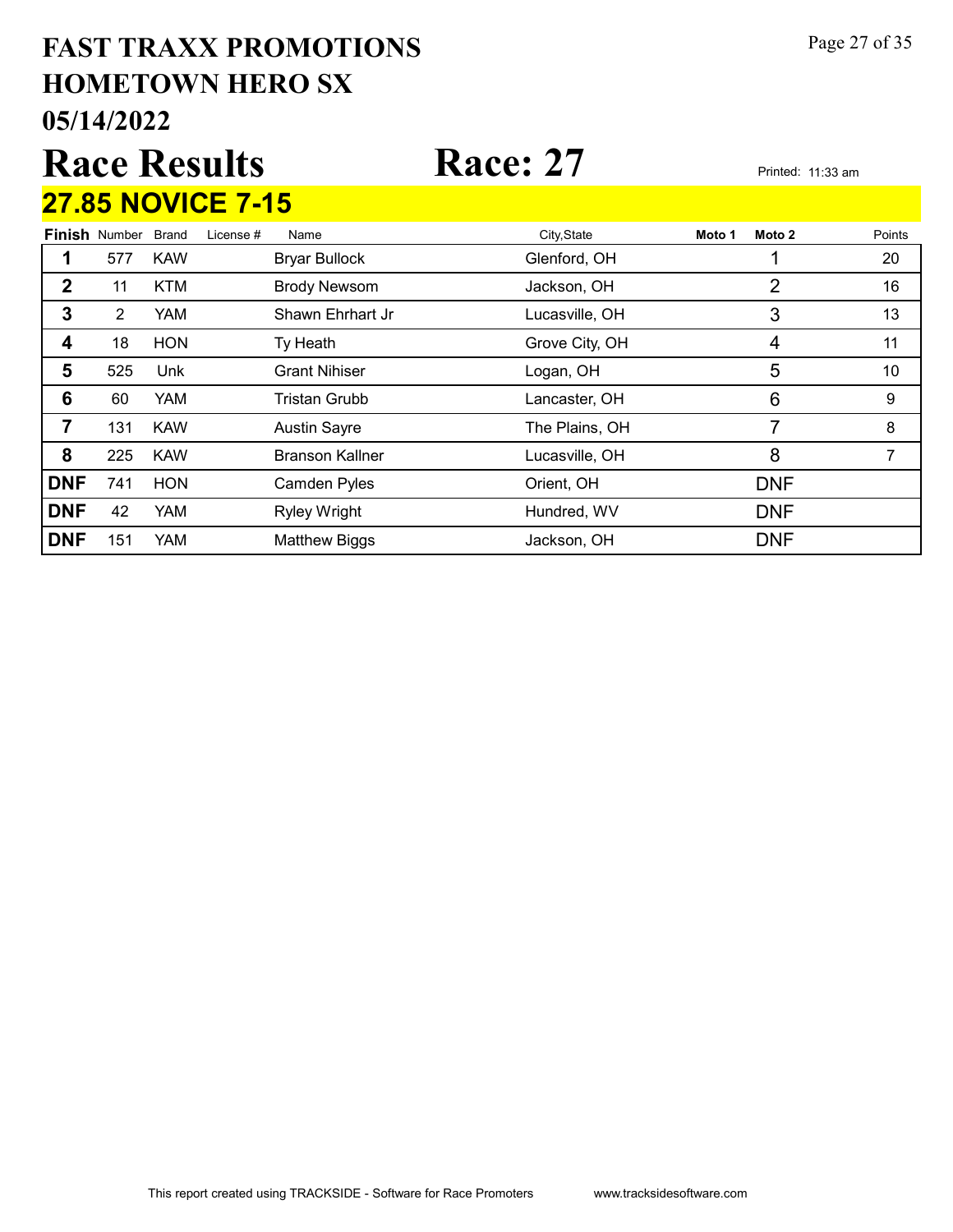# HOMETOWN HERO SX FAST TRAXX PROMOTIONS Page 28 of 35

05/14/2022

#### Race Results Race: 28 Printed: 11:33 am 2.MICRO ATV 0.90CC

|            | <u>JIIIUINU ALI VIIJUUU</u> |            |                      |                 |                  |        |  |  |  |  |  |  |
|------------|-----------------------------|------------|----------------------|-----------------|------------------|--------|--|--|--|--|--|--|
|            | <b>Finish Number Brand</b>  |            | License #<br>Name    | City, State     | Moto 2<br>Moto 1 | Points |  |  |  |  |  |  |
|            | 5                           | <b>APE</b> | Chase Barr           | West Union, OH  |                  | 10     |  |  |  |  |  |  |
|            | 88                          | <b>APE</b> | Dominik Price        | Rutland, OH     |                  |        |  |  |  |  |  |  |
|            | 626                         | YAM        | <b>Rhett Griffin</b> | Chillicothe, OH |                  | 4      |  |  |  |  |  |  |
| <b>DNF</b> |                             | DRR        | Declan Poetker       | Jackson, OH     | <b>DNF</b>       |        |  |  |  |  |  |  |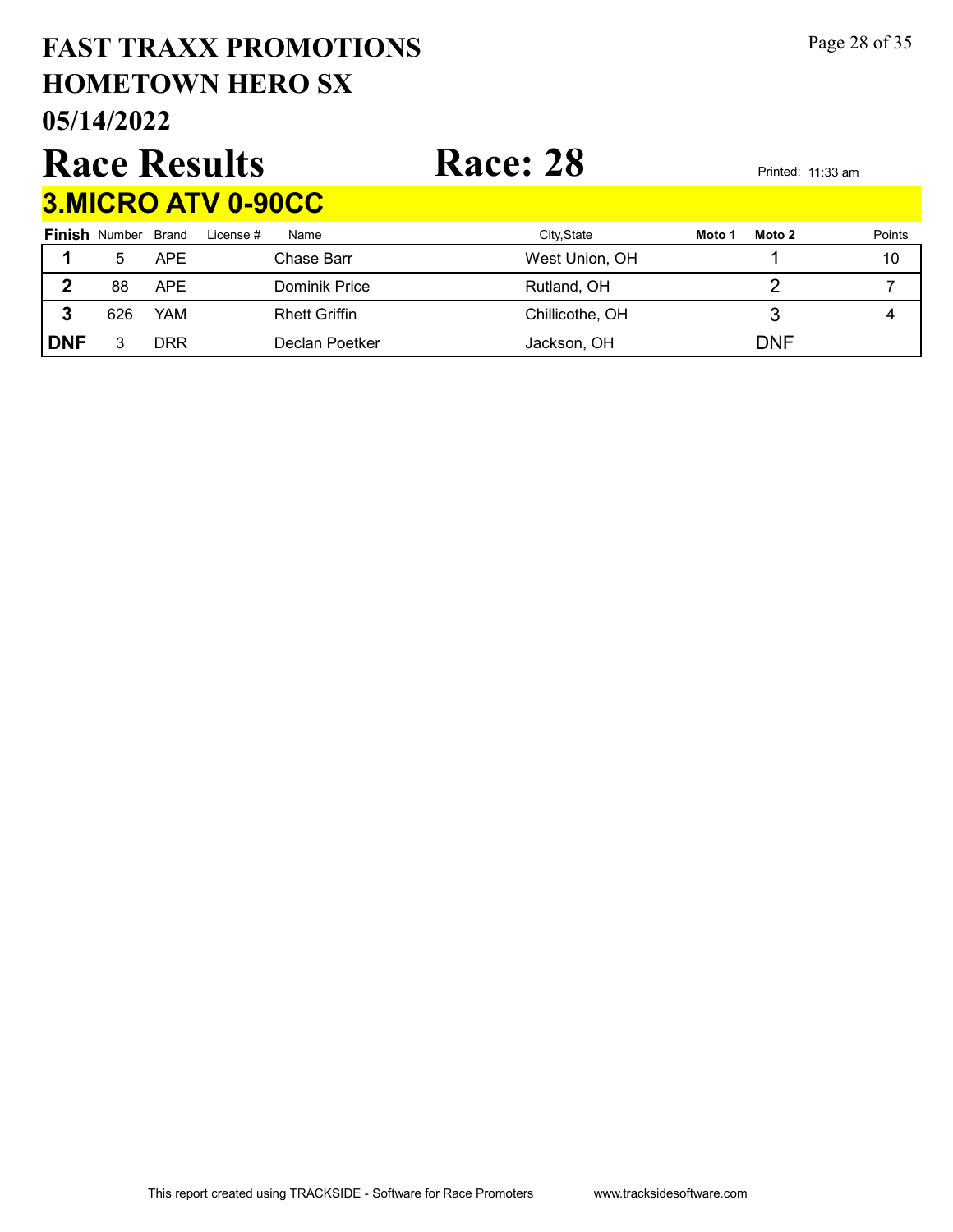#### 05/14/2022 HOMETOWN HERO SX FAST TRAXX PROMOTIONS Page 29 of 35 Race Results Race: 29 Printed: 11:33 am Finish Number Brand 44.OPEN A PRO Brand License # Name City,State **Moto 1 Moto 2** Points 1 518 KTM Jake Burge Corient, OH 1 10 Finish Number Brand 45.OPEN B Brand License # Name City,State Moto 1 Moto 2 Points 1 2 KTM Landon Osborne backson, OH 1 10 2 88 SUZ Dustin Keller Chillicothe, OH 2 7 3 28 SUZ Dayne Miller Bedford, PA 3 3 4 **4** 146 KTM Chaz Horsley **Chaz Horsley Chaz Horsley Constrained Portsmouth, OH 4** 4 1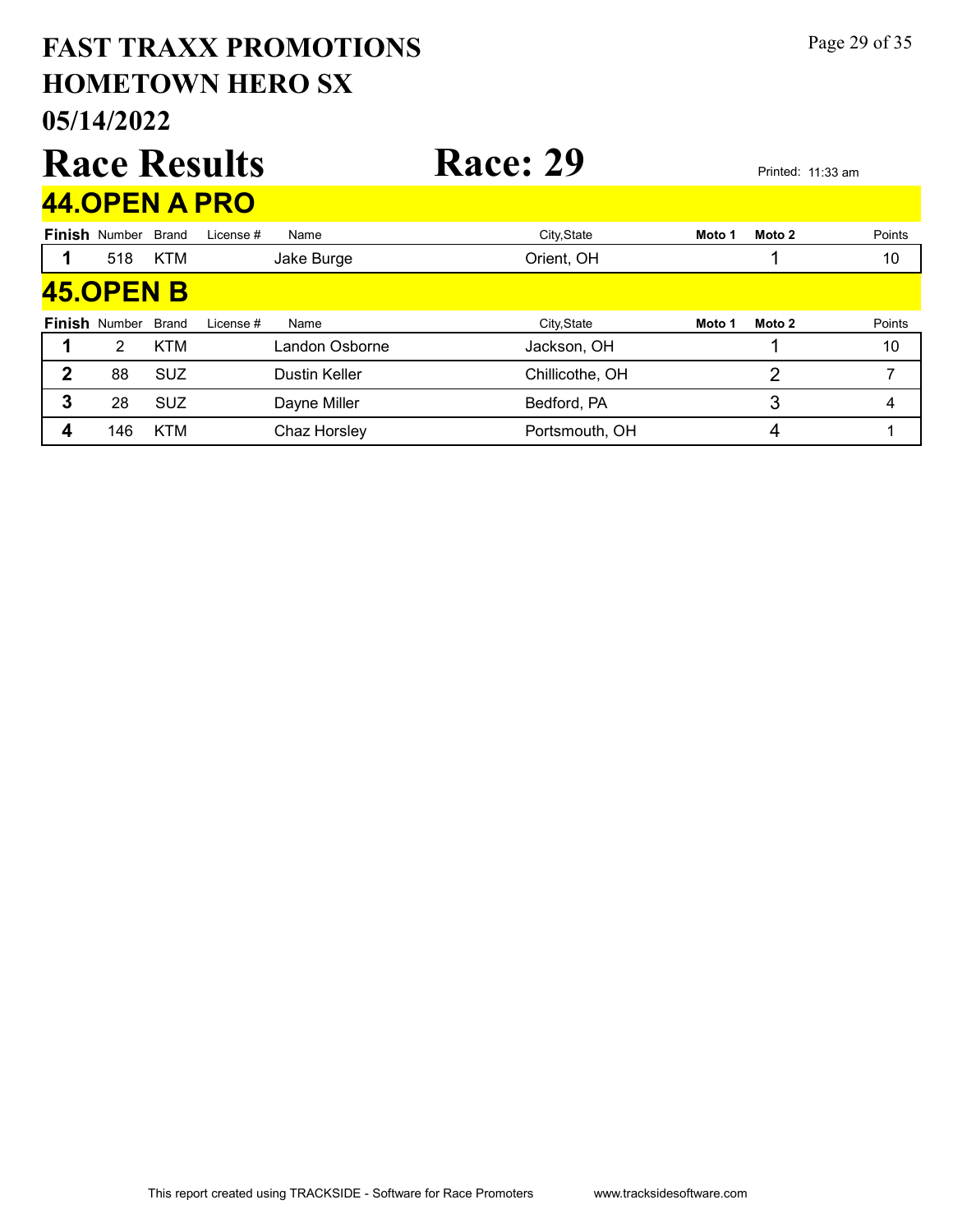#### 05/14/2022 HOMETOWN HERO SX FAST TRAXX PROMOTIONS Page 30 of 35

|                |                         |              | <b>Race Results</b>       |                               | <b>Race: 30</b> |        |                | Printed: 11:33 am |  |  |  |  |
|----------------|-------------------------|--------------|---------------------------|-------------------------------|-----------------|--------|----------------|-------------------|--|--|--|--|
|                |                         |              |                           | <b>31.SUPERMINI 12-16 YRS</b> |                 |        |                |                   |  |  |  |  |
|                | <b>Finish Number</b>    | <b>Brand</b> | License #                 | Name                          | City, State     | Moto 1 | Moto 2         | Points            |  |  |  |  |
| 1              | 80                      | <b>KTM</b>   |                           | Caleb Johnson                 | Millfield, OH   |        | 1              | 10                |  |  |  |  |
| $\overline{2}$ | 4                       | <b>KAW</b>   |                           | <b>Jeb Bowers</b>             | Gallipolis, OH  |        | $\overline{2}$ | $\overline{7}$    |  |  |  |  |
| 3              | 114                     | <b>KTM</b>   |                           | Sawyer Allen                  | Winchester, OH  |        | 3              | 4                 |  |  |  |  |
|                | <b>32.4 STROKE MINI</b> |              |                           |                               |                 |        |                |                   |  |  |  |  |
|                | <b>Finish Number</b>    | <b>Brand</b> | License #                 | Name                          | City, State     | Moto 1 | Moto 2         | Points            |  |  |  |  |
| 1              | 55                      | Unk          |                           | Payton Hall                   | Vinion, OH      |        | 1              | 10                |  |  |  |  |
| $\overline{2}$ | 11                      | <b>HON</b>   |                           | Memphis Robinson              | Vinion, OH      |        | $\overline{2}$ | 7                 |  |  |  |  |
| 3              | 413                     | <b>HON</b>   |                           | Sage Dailey                   | Vinion, OH      |        | 3              | 4                 |  |  |  |  |
|                |                         |              | <b>34.TRAIL BIKE OPEN</b> |                               |                 |        |                |                   |  |  |  |  |
|                | Finish Number           | <b>Brand</b> | License #                 | Name                          | City, State     | Moto 1 | Moto 2         | Points            |  |  |  |  |
| 1              | $\overline{7}$          | <b>TAO</b>   |                           | <b>Bryon Estep</b>            | Gallipolis, OH  |        |                | 10                |  |  |  |  |
| <b>DNF</b>     | 5                       | Unk          |                           | Darian Congletin              | Belpre, OH      |        | <b>DNF</b>     |                   |  |  |  |  |
| <b>DNF</b>     | 210                     | <b>YAM</b>   |                           | <b>Branden Grayson</b>        | Culter, OH      |        | <b>DNF</b>     |                   |  |  |  |  |
|                |                         |              |                           | <b>35. WOMENS 65-150CC</b>    |                 |        |                |                   |  |  |  |  |
|                | <b>Finish Number</b>    | <b>Brand</b> | License #                 | Name                          | City, State     | Moto 1 | Moto 2         | Points            |  |  |  |  |
| 1              | 60                      | <b>YAM</b>   |                           | <b>Tristan Grubb</b>          | Lancaster, OH   |        | 1              | 10                |  |  |  |  |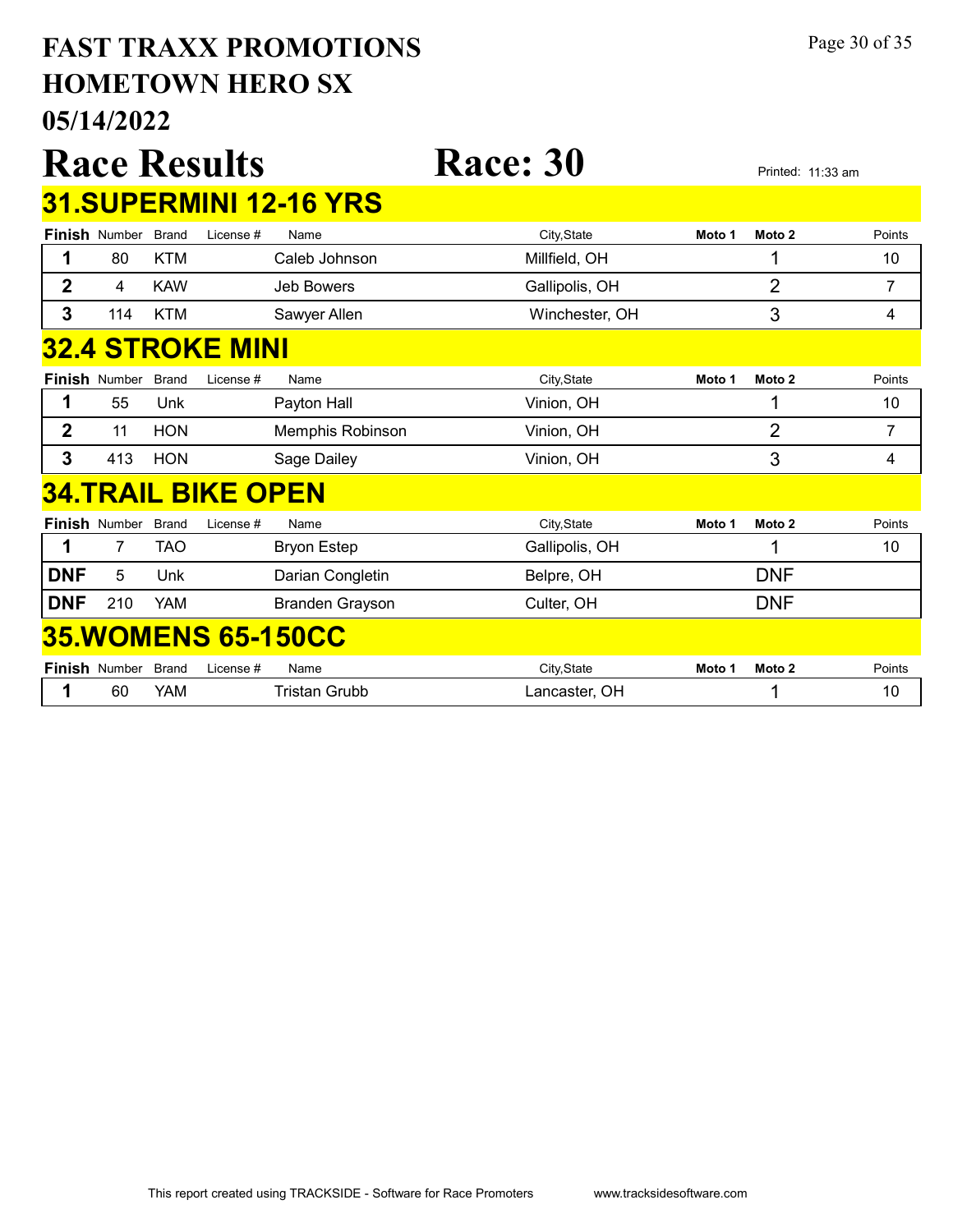#### 05/14/2022 HOMETOWN HERO SX FAST TRAXX PROMOTIONS Page 31 of 35

Race Results Race: 31 Printed: 11:33 am Finish Number Brand 36.WOMENS 125CC-UP Brand License # Name City,State **Moto 1 Moto 2** Points 1 70 HON Catilin Gamble Cambia Care Cak Hill, OH 1 10 2 18 YAM Katelyn Sutton Millfield, OH 7 2 7 Finish Number Brand 41.125/200 B Brand License # Name City,State **Moto 1 Moto 2** Points **DNF** 221 KTM Haydon Ross **Oak Hill, OH DNF Finish Number Brand** 42.4 STROKE LGT B/C Brand License # Name City,State **Moto 1 Moto 2** Points 1 806 YAM Dustin Hendershot St Marys, WV 1 1 20 2 2 HSK Talyn Mccain Cak Hill, OH 2 16 3 21 HON Colton Lewis **Franklin Furnace, OH** 3 3 3 DNF 37 HON Wyatt Adams Franklin Furnace, OH DNF

#### 43.OPEN 122CC-UP

| <b>Finish Number Brand</b> |            | License #<br>Name | City.State         | Moto 1 | Moto 2 | Points |
|----------------------------|------------|-------------------|--------------------|--------|--------|--------|
|                            | Unk        | Christian Popp    | Mcarthur, OH       |        |        | 10     |
| 43                         | <b>KAW</b> | Nick Jago         | New Marshfield, OH |        |        |        |

**DNF** 131 YAM Kobi Bennington Logan, OH DNF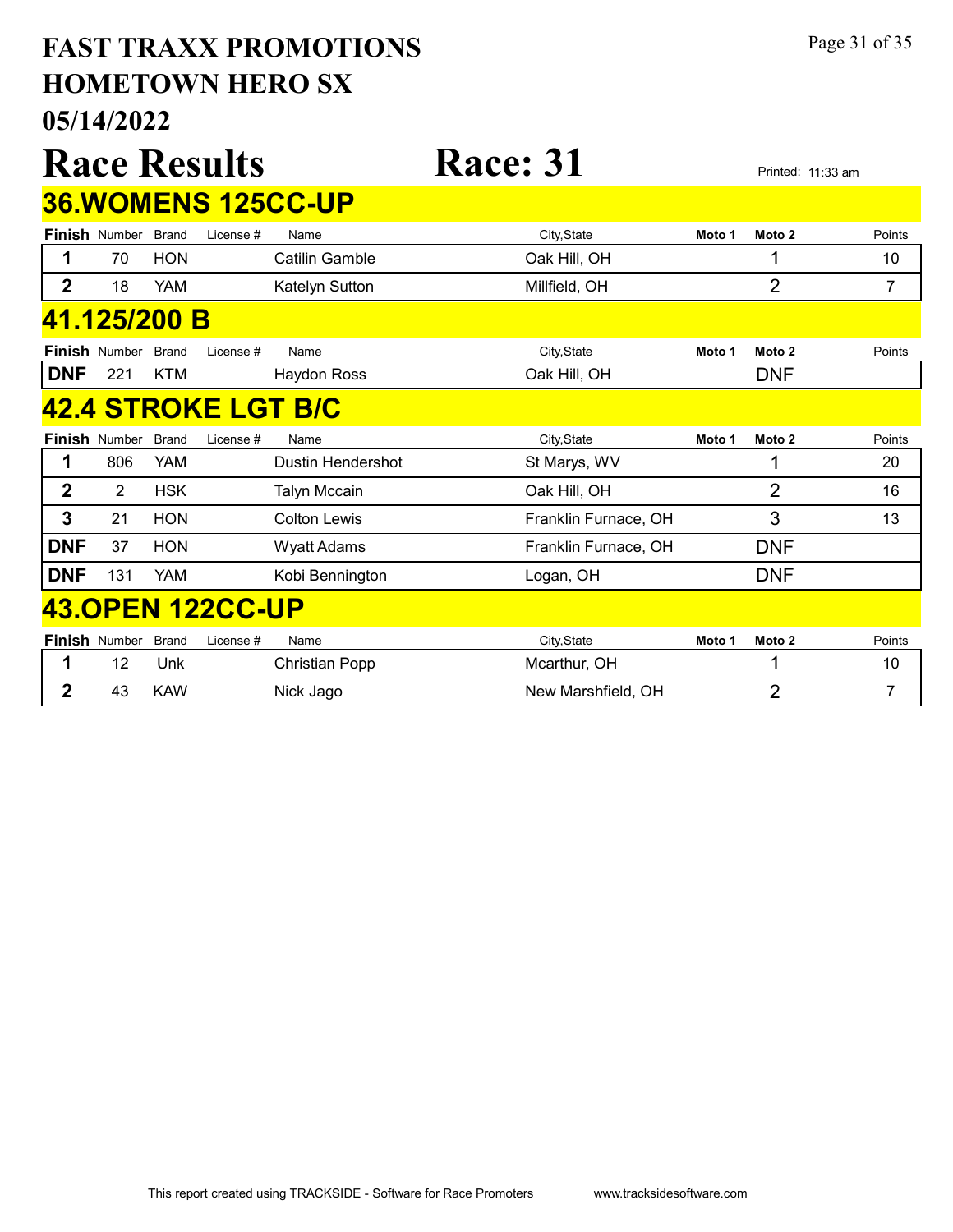# HOMETOWN HERO SX FAST TRAXX PROMOTIONS Page 32 of 35

05/14/2022

## Race Results Race: 32 Printed: 11:33 am 30.MINI EXTRA 65 & 85

|            | <b>Finish Number Brand</b> |            | License # | Name          | City, State    | Moto 1 | Moto 2     | Points |
|------------|----------------------------|------------|-----------|---------------|----------------|--------|------------|--------|
|            | 114                        | KTM        |           | Sawyer Allen  | Winchester, OH |        |            | 10     |
| כי         | 577                        | <b>KAW</b> |           | Bryar Bullock | Glenford, OH   |        |            |        |
|            |                            | KTM        |           | Brody Newsom  | Jackson, OH    |        |            |        |
| <b>DNF</b> | 42                         | YAM        |           | lan Hood      | Gallipolis, OH |        | <b>DNF</b> |        |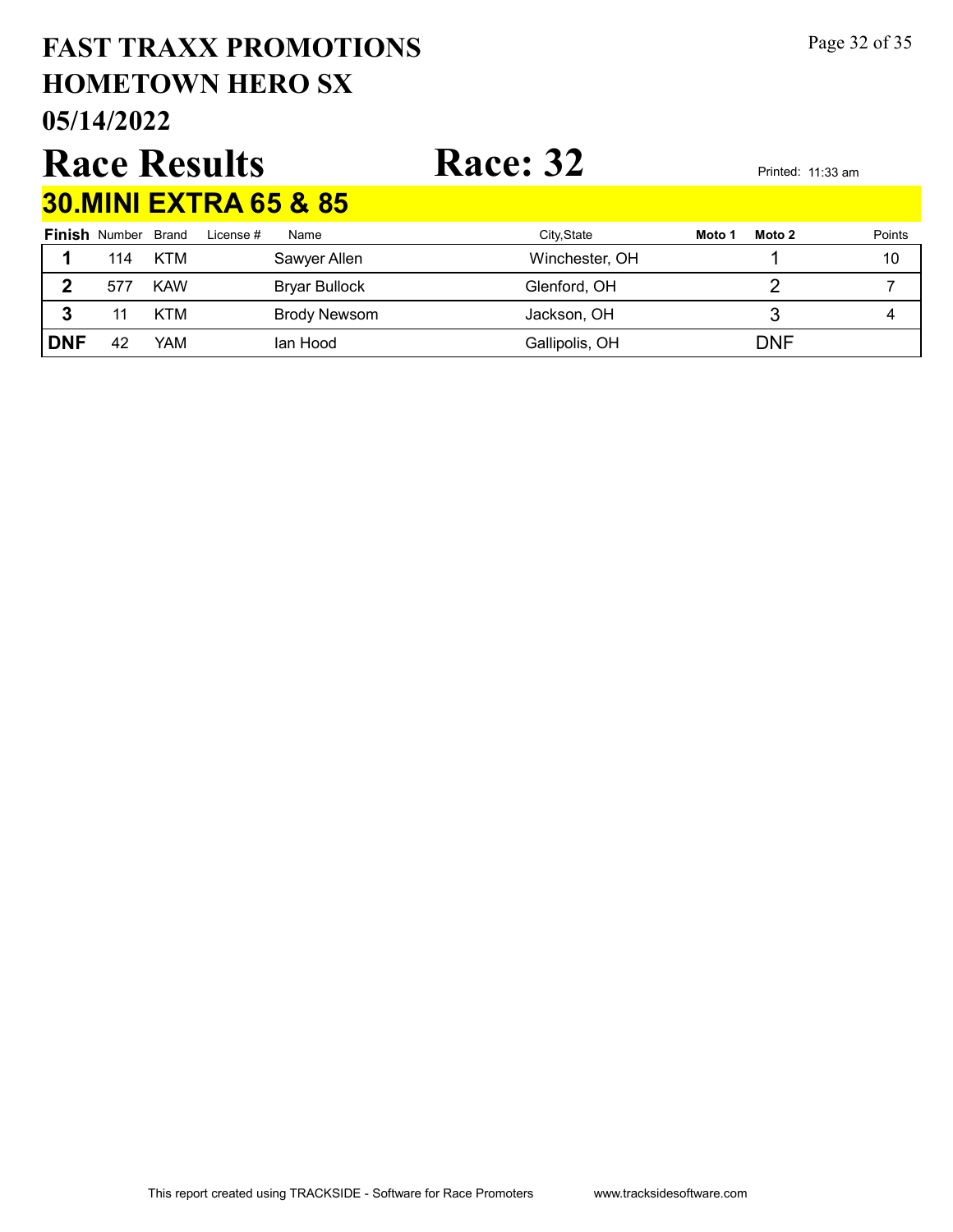# HOMETOWN HERO SX FAST TRAXX PROMOTIONS Page 33 of 35

05/14/2022

# Race Results Race: 33 Printed: 11:33 am 65.ATV 14-24 NON PRO

|            |                            |            |           | <u>UU.AI YI 1774 INVINI INV</u> |                 |        |            |        |
|------------|----------------------------|------------|-----------|---------------------------------|-----------------|--------|------------|--------|
|            | <b>Finish Number Brand</b> |            | License # | Name                            | City, State     | Moto 1 | Moto 2     | Points |
|            |                            | <b>HON</b> |           | Adam Saffell                    | Somerset, OH    |        |            | 20     |
| 2          | 493                        | YAM        |           | Adam Ray                        | Albany, OH      |        |            | 16     |
| 3          | 424                        | YAM        |           | Evab Osborne                    | Logan, OH       |        |            | 13     |
| 4          | 727                        | <b>SUZ</b> |           | <b>William Morrison</b>         | Laurelville, OH |        |            |        |
| <b>DNF</b> | 13                         | <b>HON</b> |           | Kelise Hernandez                | Westerville, OH |        | <b>DNF</b> |        |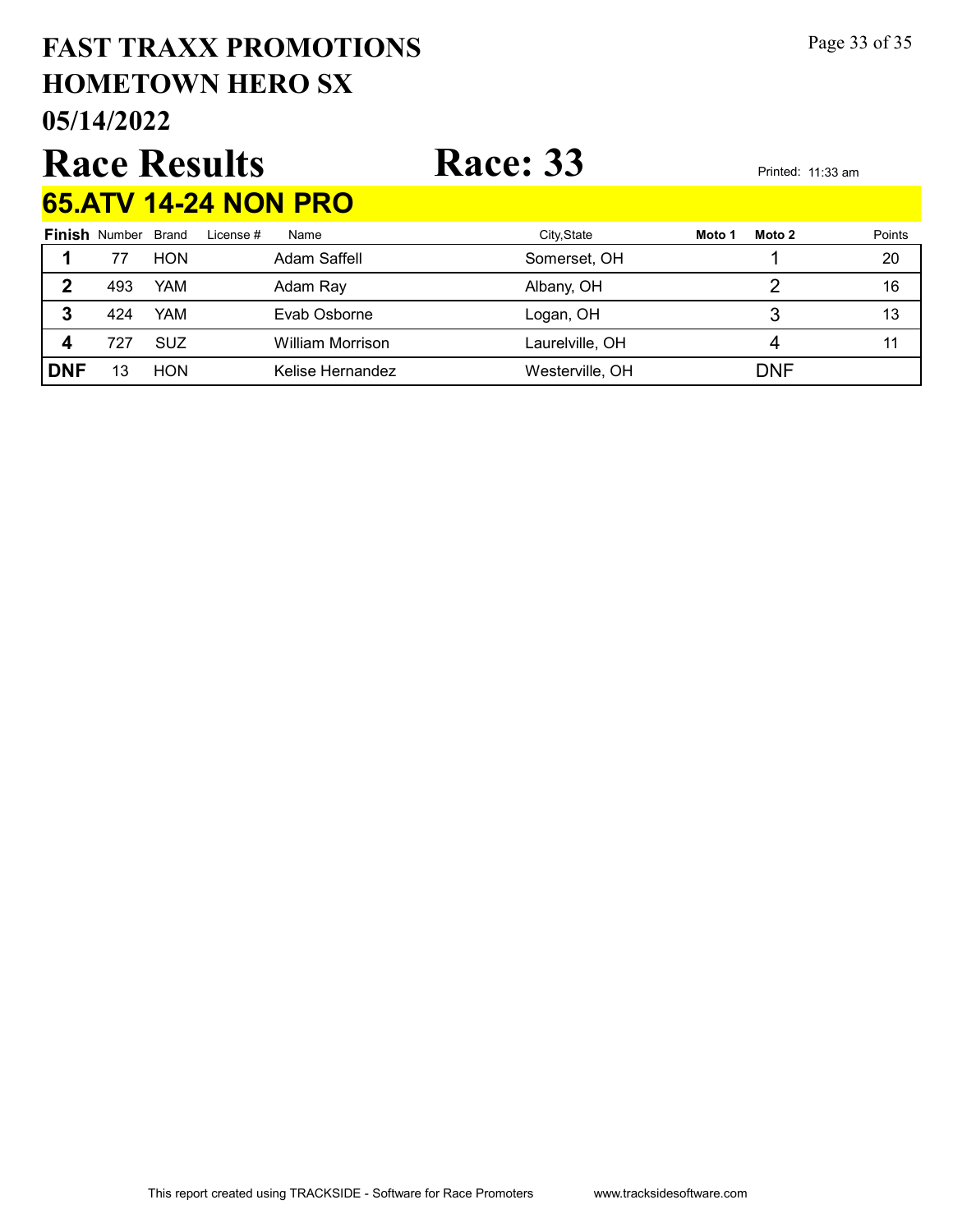#### 05/14/2022 HOMETOWN HERO SX FAST TRAXX PROMOTIONS Page 34 of 35 Race Results Race: 34 Printed: 11:33 am Finish Number Brand 46.OPEN C Brand License # Name City,State **Moto 1 Moto 2** Points 1 962 HON Chris Conley Chris Conley Thornville, OH 1 20 2 42 YAM Kaden Scalf Portsmouth, OH 2 16 3 617 YAM Logan Pyle **Thornville, OH** 13 3 13 4 10 YAM Joseph Murphy Crooksville, OH 4 4 11 5 32 HSK Brice Lindsey **Logan, OH** 10 6 293/ HON Brannon Triplett 2nnesville, OH 6 9 **DNF** 23 HON Tommy Colvin St. Marys, WV DNF DNF 293 KAW Connor Sobey Mt. Vernon, OH DNF